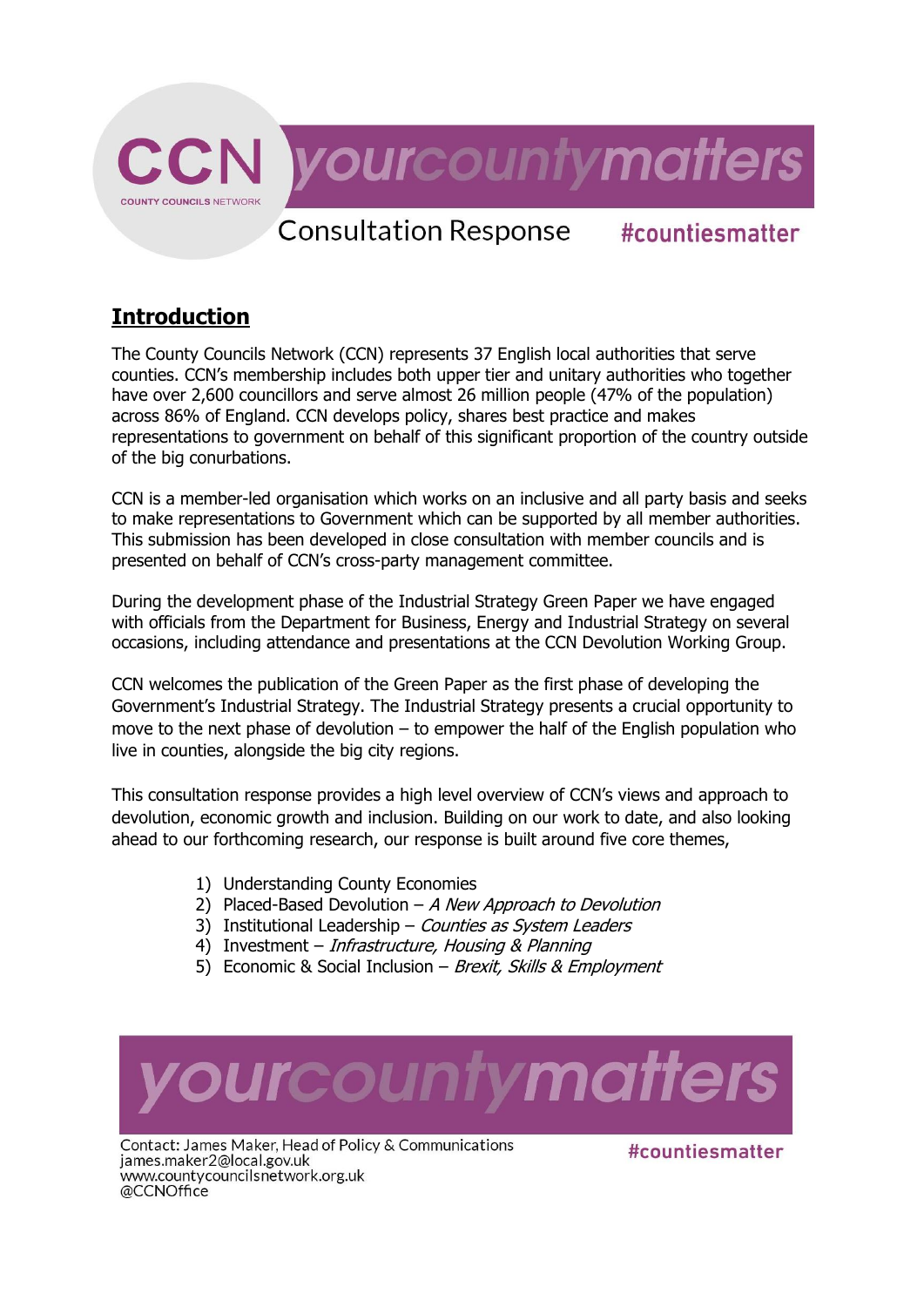## **Executive Summary**

### **Understanding County Economies**

- We welcome Government's renewed focus on economic growth and inclusion, and fully support the central ambition of the Industrial Strategy. Given the scale, opportunities and challenges of county economies CCN believe that there is a clear and substantial role for our members in delivering this ambition.
- While the Green Paper begins to articulate the opportunities and challenges facing rural areas, there continues to be an undue focus on city economies. CCN believe that this is built on a lack of dedicated analysis. County economies need to have greater prominence within this strategy if we are to achieve the Government's objective of an inclusive approach to economic growth.
- Government have identified increasing productivity as a central economic policy through the Industrial Strategy Green Paper; a focus we strongly welcome. Given the size of county economies and the contribution they make to the national economy, compared to the low levels of productivity, there is substantial economic potential which could be gained from increasing productivity in counties.

## **Placed-Based Devolution – A New Approach to Devolution**

- CCN strongly welcome the place-based approach to the Industrial Strategy. Tackling complex economic issues will require strong local leadership and devolution, ensuring that sustainability and inclusive growth are embedded in all areas of the country, and nowhere is left behind.
- The Green Paper sets out some clear lines of argument in favour of decentralisation and empowering local areas, however it is currently unclear how the Industrial Strategy will seek to support devolution in practice. Issues which have been identified by CCN, including skills mismatches, infrastructure under-investment, and a lack of response to locally driven growth plans, are all contained within the document; however the suggested solutions focus heavily on centre-driven organisation.
- The first stage of devolution has proved successful in engaging city regions and this is clearly reflected in this Strategy. There are a number of references to supporting cities and consolidating the mayoral model for devolution, but no obvious references to devolution beyond cities in the Green Paper.
- Building on the clear economic rationale for devolution in county regions, CCN members have the capacity, track record and ambition to lead a new phase of place-based devolution for all areas. We suggest that building on the lessons from the first phase of devolution this industrial strategy can initiate a **new approach to devolution**.
- CCN suggest that now is that right time to move towards a devolution approach which speaks more directly to local and national partners' objectives. We believe that we now must move to the next phase of devolution, where a strategic suite of functions and budgets are made available to all areas.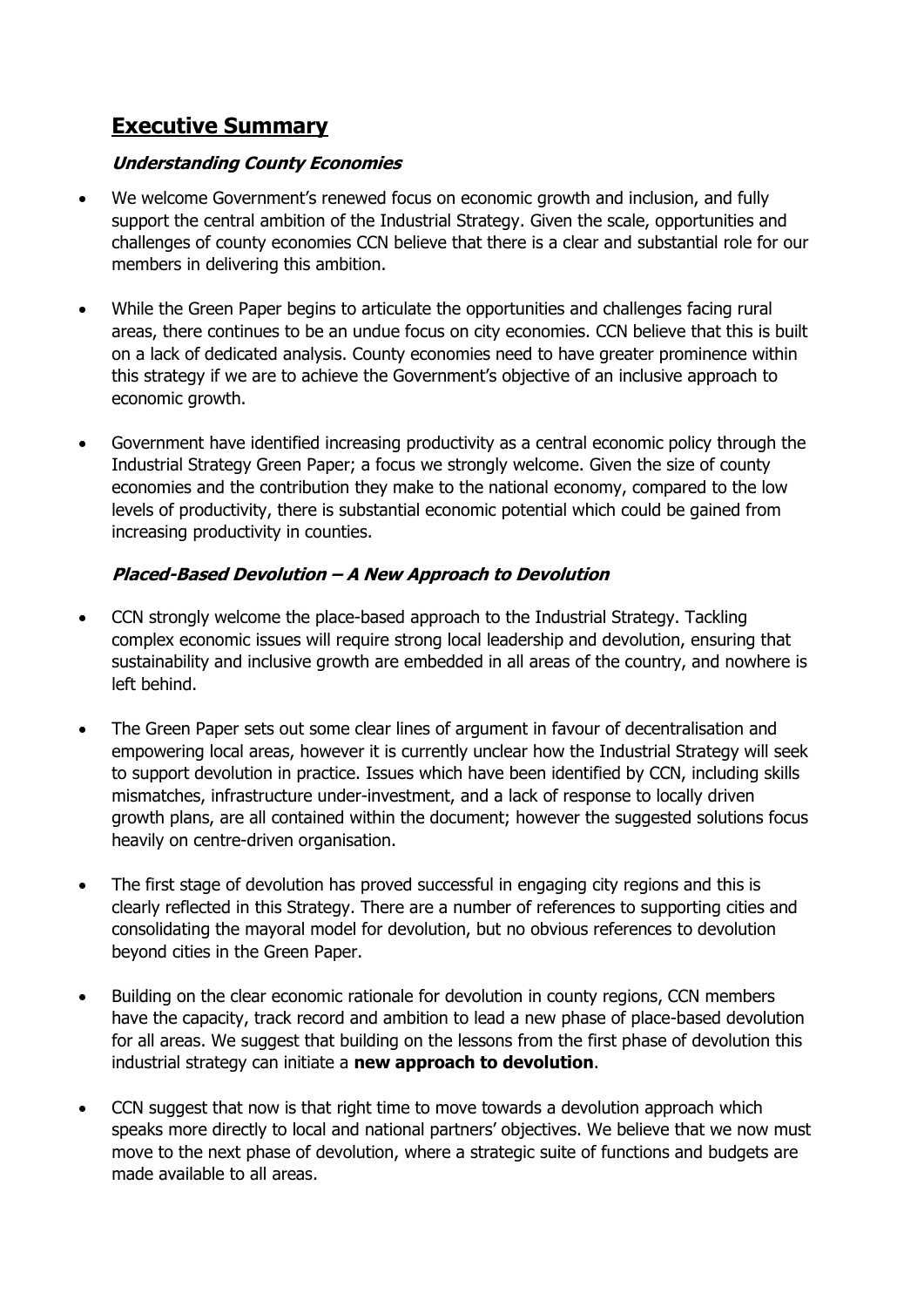## **Institutional Leadership – Counties as System Leaders**

- CCN recognise that substantial devolved powers and finance mechanisms will need strong and consolidated local leadership, and an ability to bring together fragmented partners across an area. A key theme of the Green Paper is creating the right institutions to support growth and inclusion.
- Creating the right institutions, and ensuring we have a less fragmented approach to economic growth, has important implications in county areas. Equally, ensuring the right strategic and economic geography will be crucial to delivering a place-based approach to the industrial strategy. CCN believe that county authorities can provide strong, locally-led institutions and the appropriate geographies for a placed-based industrial strategy.
- Recent reports by Localis and IPPR have recognised county councils and county unitary authorities present a practical solution to achieving strong institutional leadership, spanning the functional economic area, providing the basis for economies of scale and strong links to LEPs and businesses, and maximising the potential for co-terminosity. We welcome these reports and suggest the Government consider their recommendations.

#### **Investment – Infrastructure, Housing & Planning**

- The Green Paper rightly recognises that infrastructure in the UK is below the standard of many other developed counties, and that this is having a knock on impact on productivity and living standards.
- The right infrastructure is a vital component of growth, productivity and inclusion. Yet research by CCN shows that infrastructure funding is being disproportionately channelled to London and city regions. Alongside disproportionate allocations of funds and powers to investment infrastructure, the infrastructure funding landscape is both complex and impenetrable.
- CCN believe we should build on the devolution agenda to consolidate infrastructure funding and devolve a substantial growth pot to each area. We should also ensure that county areas are provided the means to work with their businesses to raise infrastructure funding in the way big cities are.
- CCN have highlighted the fragmented nature of planning in two-tier counties. CCN welcome the Government's renewed focus on housing delivery and affordability, and the emphasis on both scaling up planning areas and integrating planning, infrastructure and growth agendas. Arrangements should seek to deepen working between counties and districts, and other key partners such as LEPs and CCGs. The preference should be towards transparency and simplicity, and any further complication of the system should be avoided. CCN suggest that there should be a strong and formal role for the county council in planning arrangements, to ensure that economic growth and infrastructure considerations across the broader area are built in from the outset.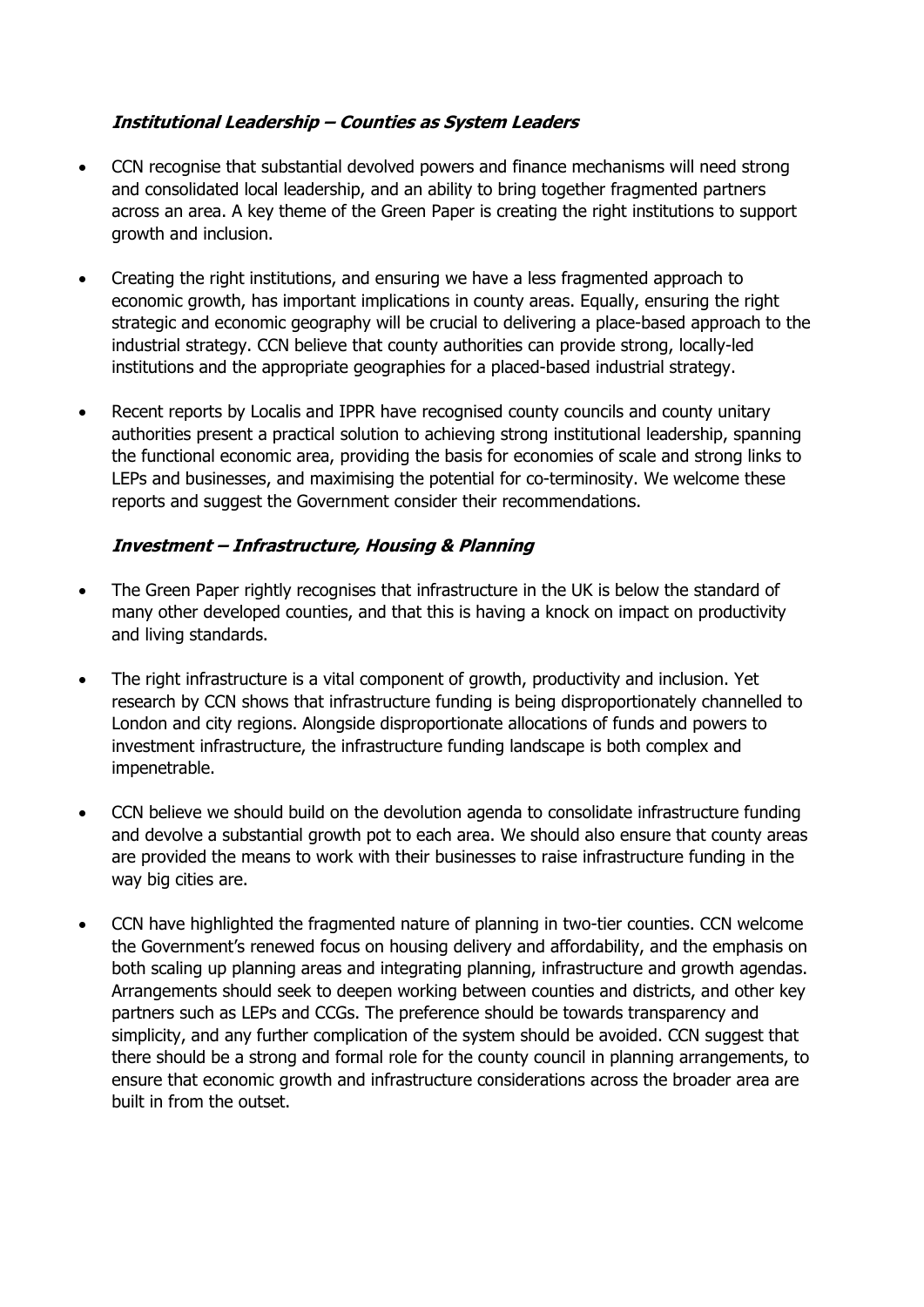## **Economic & Social Inclusion – Brexit, Skills & Employment**

- Aside from the economic case for county devolution and a strong role for counties in the Industrial Strategy, there is a crucial social and democratic case. The Prime Minister's foreword to the document directly links the vote to leave the EU with ensuring that the 'country works for everyone'. This is particularly important in the context of the EU Referendum, where counties and rural areas saw larger proportions vote to leave.
- The development of the Industrial Strategy and a new ambitious phase of the devolution agenda presents the opportunity to enable decisions to be taken closer to the people that they effect, and re-engage people in politics. There is a risk that without a clear and substantial role for counties through the Industrial Strategy the perceived democratic deficit between counties and big cities could grow, and opportunities to fix structural weaknesses in the most substantial part of the English economy will be missed.
- If the Government is to achieve inclusive growth and address underlying issues associated with the vote to leave the EU, it must focus on skills and employment in county areas, ensuring well paid, highly skilled employment opportunities so no areas are left behind. Workplace wages in counties are lower than the national average, while CCN analysis has also demonstrated that all counties across the country suffer from significant skills gaps and misalignments.
- The industrial strategy provides an important opportunity to address these issues. There are specific reasons why counties must be empowered to raise skills levels, create strategic links between skills providers and business in their areas and work with Government to deliver a technical education system. These include raising productivity levels across the country, but also ensuring growing county economies have the labour resources they need and growth is not stifled.

# **Full Response**

- 1. We welcome Government's renewed focus on economic growth and inclusion, and fully support the central ambition of the Industrial Strategy described in the Green Paper as 'improving living standards and economic growth by increasing productivity and driving growth across the whole country.'
- 2. Given the scale, opportunities and challenges of county economies CCN believe that there is a clear and substantial role for our members in delivering this ambition. CCN have consistently argued that counties need substantial devolution and the means to invest in infrastructure, reform skills provision and support local economic development to continue supporting sustainable national growth and housing delivery, and embed economic inclusion in all areas of the country. The development of a new Industrial Strategy presents a crucial opportunity to move to the next phase of devolution – to empower the half of the English population who live in counties, alongside the big city regions.
- 3. The Industrial Strategy Green Paper has been developed within the context of the European Union referendum result, to continue sustainable economic growth and build resilience in the approach to the UK's exit. The Green Paper highlights the importance of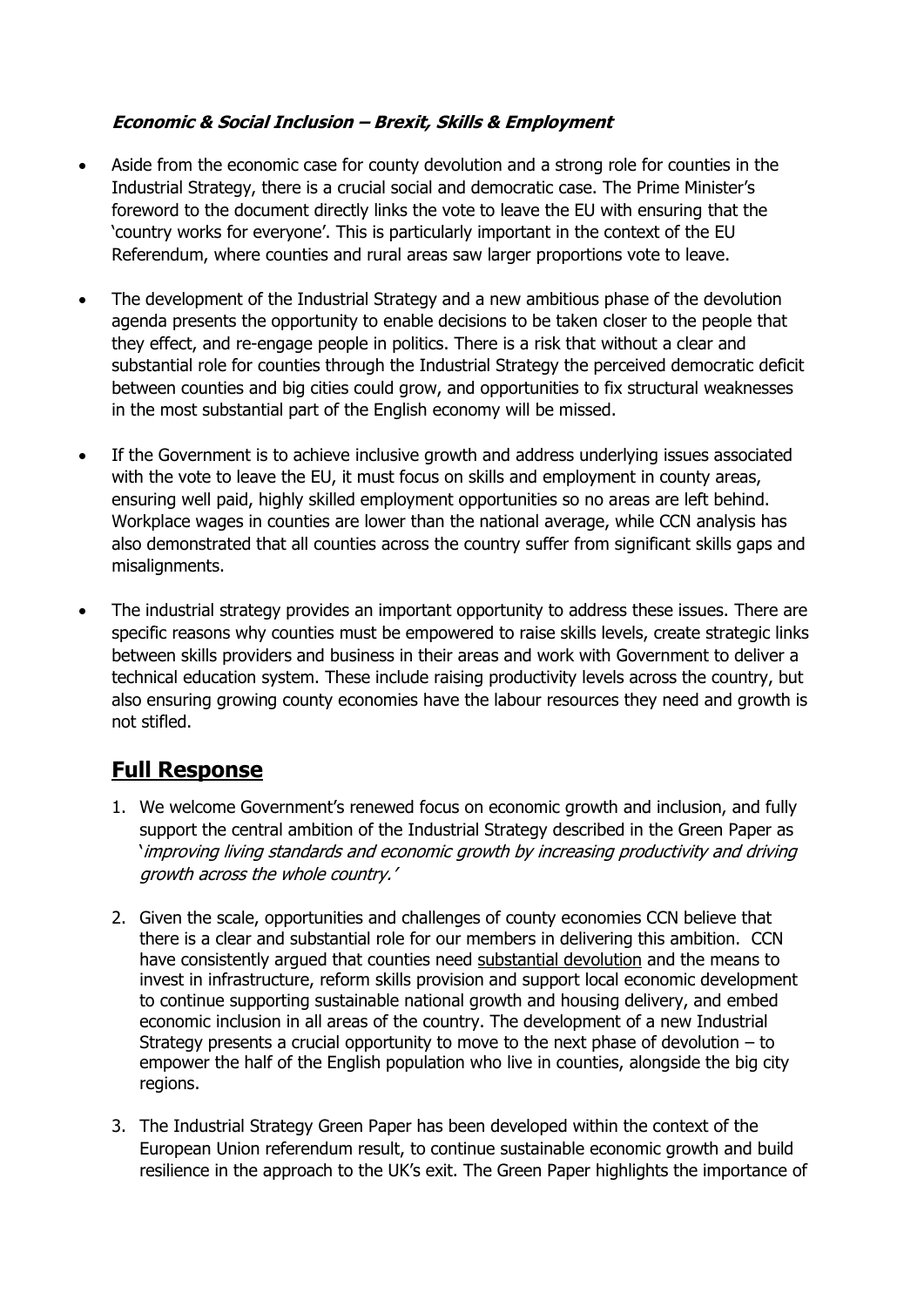addressing underlying structural weaknesses such as internationally low levels of productivity, and broadening the nation's options and approach to international trade.

- 4. The Green Paper also sets out to strengthen economic and social inclusion, in response to issues raised through the European Union referendum debate. Productivity and its links to living standards are important here, as are other Government priorities such as education, skills, housing availability and affordability.
- 5. Reflecting these Government priorities, this Green Paper comes at a time when Government are beginning the process of EU withdrawal negotiations and there are a number of interconnected Government consultations taking place in relation to the Housing White Paper and Reforms to Business Rates Retention; all of which will have a fundamental impact on the development of this Industrial Strategy. In addition, there continues to be significant uncertainty in relation to the Government's approach to both devolution and potential reforms to local authority governance. In particular, the design and decisions made around 100% business rate retention will be fundamental in ensuring all areas to have a stake in economic growth, as will the Government's approach to the devolution process.
- 6. Of equal importance, this consultation is taking place as CCN undertake a number significant pieces of research to inform Government policy in these areas. Of particular interest here is our work in understanding county economies and the implications for the Government Industrial Strategy.
- 7. CCN has recently commissioned one of the world's foremost independent economic forecasting and modelling advisory firms, Oxford Economics, to undertake a detailed analysis of county economies (further details are provided below). Publication of this research, and our response to the interlinked consultations, will take place following the conclusion of county elections.
- 8. Therefore, considering the above factors, and at this early stage of the Industrial Strategy development, this consultation response provides a high level overview of CCN's views and approach to ongoing economic growth and inclusion. Building on our work to date, and also looking ahead to our forthcoming research, our response is built around five core themes,
	- 1) Understanding County Economies
	- 2) Placed-Based Devolution  $-A$  New Approach to Devolution
	- 3) Institutional Leadership Counties as System Leaders
	- 4) Investment Infrastructure, Housing & Planning
	- 5) Economic & Social Inclusion Brexit, Skills & Employment
- 9. We will continue to engage with Government as the Strategy develops, through White Paper, legislative and implementation phases. We will put forward our more detailed policy proposals as we undertake further granular economic analysis, and as the Industrial Strategy and European Union exit policy further develop.

#### **Understanding County Economies**

10. Over recent years, CCN has provided a body of research and advocacy that has demonstrated the central role of county economies in supporting national growth and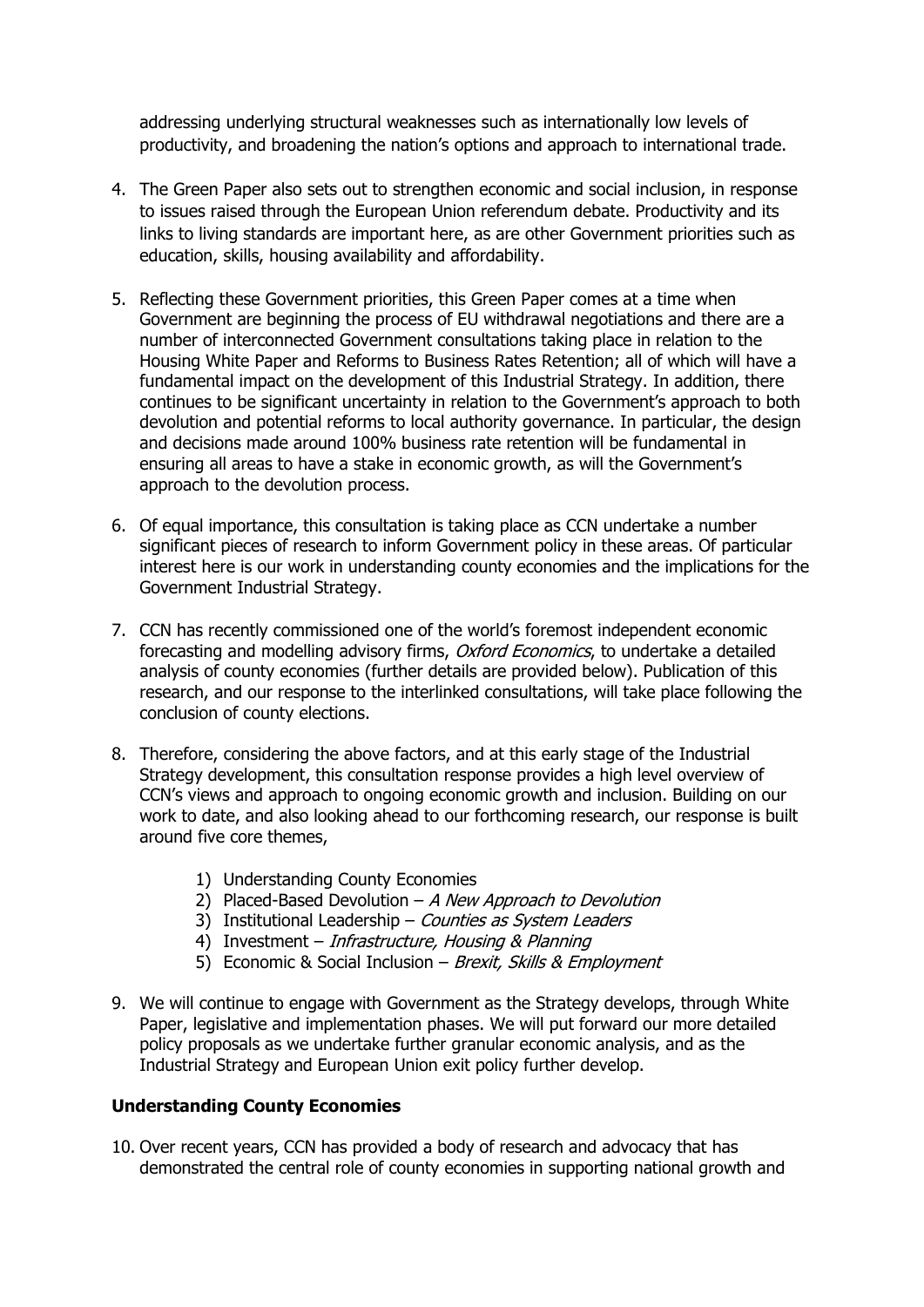prosperity.<sup>1</sup> The research to date has shown that Counties have high levels of business start-ups and growth, make the largest contribution to the national economy, and are net contributors to HM Treasury<sup>2</sup>. However counties also face structural weaknesses including low productivity, burgeoning skills and infrastructure gaps and indications of low social mobility.

- 11. CCN is the only national representative body dedicated to presenting this type of analysis on behalf of non-metropolitan England. While other studies, such as the LGA's Peace Commission Report, $3$  provided further evidence to support the economic case for devolution to county areas, this has contrasted with a significant body of evidence put forward by multiple advocacy bodies and think-tanks on behalf of the Core and Key Cities.
- 12. **Reflecting this, while the Green Paper begins to articulate the opportunities and challenges facing rural areas, there continues to be an undue focus on city economies and the role of city region devolution**. CCN believe that this is built on a lack of dedicated analysis of county economies.
- 13. County economies, and the role of county authorities, including through devolution (see below), need to have greater prominence within this strategy if we are to achieve the Government's objective of an inclusive approach to economic growth. This is particularly important given the challenges faced by county economies, and the symbiosis between cities and counties which CCN has already articulated and will further evidence in the coming period.
- 14. In developing an Industrial Strategy we need a more detailed understanding of the economies of England. Different geographies and parts of the country function differently. More needs to be done by central and local government to understand county economies if we are to achieve a truly placed-based industrial strategy. There is little doubt that efforts to date have not provided the level of granular independent analysis required to fully support an inclusive, evidence-based, industrial strategy and regional growth policy across the UK.
- 15. In recognition of this, CCN has recently commissioned one the world's most foremost independent economic forecasting and modelling advisory firms, *Oxford Economics* (OE) to undertake a detailed analysis of county economies. CCN are working with OE to further understand the opportunities and risks present in county economies, particularly within the context of the European Union referendum and exit.
- 16. At the time of writing OE are conducting their analysis for CCN and have provided an overview on the scale of county economies in terms of GVA, productivity, employment and wages compared to the established Combined Authorities (CAs) and English average. Details of this are provided in Annex 1, alongside an overview of the modelling taking place across the other areas of this research project.
- 17. For the purposes of this submission however, the initial analysis by OE builds on our established research to demonstrate the following in relation to county economies;

 $\overline{a}$ 

<sup>1</sup> <http://www.countycouncilsnetwork.org.uk/county-devolution/>

<sup>2</sup> [ONS Report on Business Births and Deaths: 2016](https://www.ons.gov.uk/businessindustryandtrade/changestobusiness/businessbirthsdeathsandsurvivalrates)

<sup>&</sup>lt;sup>3</sup> [Peace Commission on Non-Metropolitan Areas: March 2015](http://www.local.gov.uk/sites/default/files/documents/devolution-non-metropolit-4cf.pdf)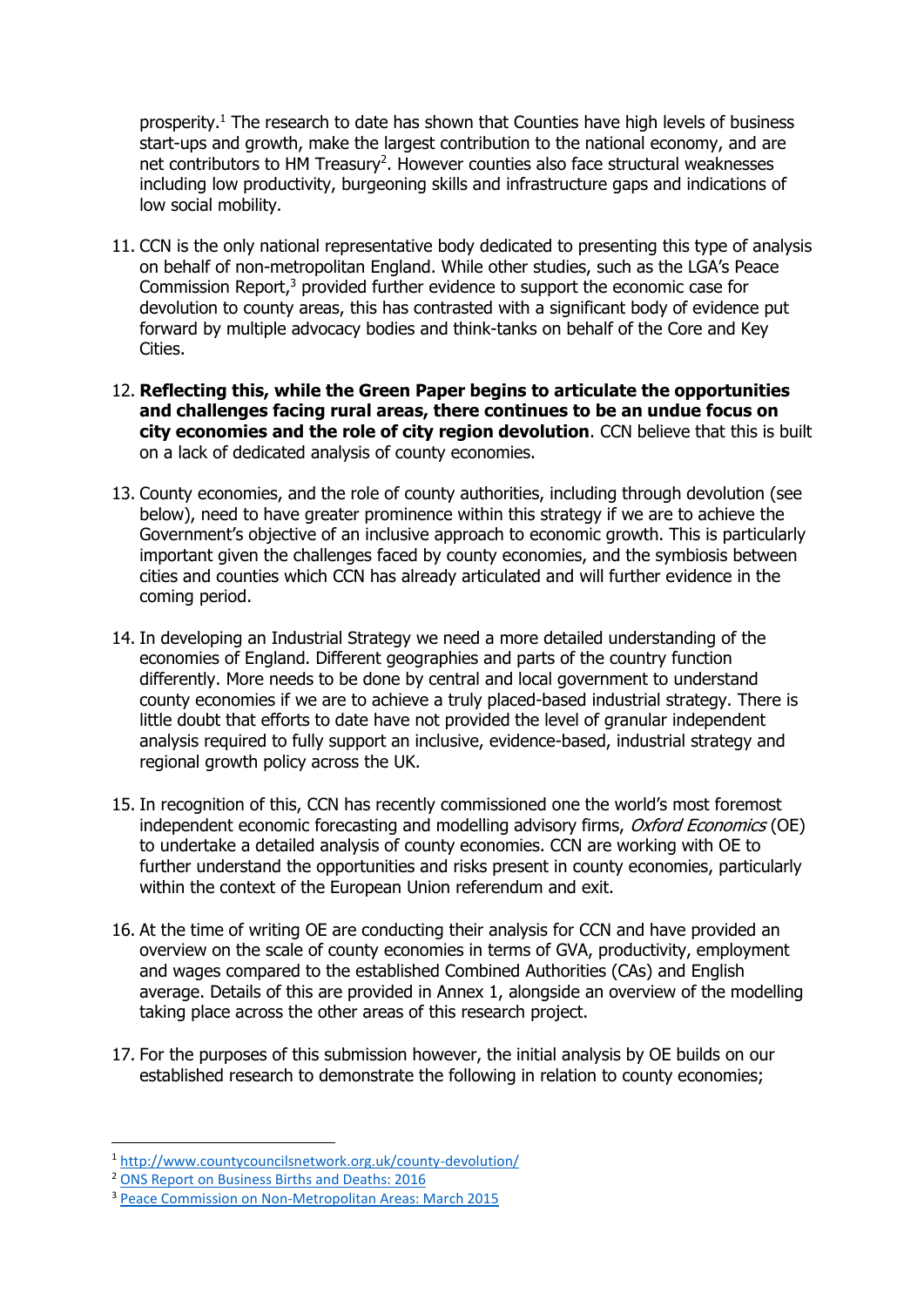- **GVA:** In 2017, the CCN area's GVA was £600bn (measured in constant 2013 prices). It represents 41% of the English GVA and £271bn (measured in constant 2013 prices) more than the combined authorities output. GVA growth in the CCN area is set to average 1.8% annually over the coming decade. This will fall slightly short of the pace of growth for England (2.0%). As a result OE expect to see a slight decline in CCN area's share of UK GDP by 2027. This rate of growth does compare favourably, however, to that of the combined authorities.
- **Employment**: The CCN labour market showed more resilience throughout the financial crisis compared with both the UK and the combined authorities, with only very modest job losses reported. This resilience was followed by faster than average employment growth. The CCN area accounts for 44% of the employment in England, equivalent to just over 13 million jobs. This is almost twice the number of jobs in the combined authorities (7.5 million jobs). The level of employment in the CCN area is forecast to grow 0.4% annually over the coming decade, a little ahead of the average for the combined authorities. This rate of growth will see an additional 565,000 jobs added in the CCN area by 2027
- **Productivity:** Productivity (GVA per job measured in constant 2013 prices) within the CCN area (£46,000) is above the average for the combined authorities ( $£43,700$ ) and below the English average (£49,700). Again, the London effect on the England figures is an important consideration. However, over the last 10 years the CCN area experienced relatively weaker productivity gains compared with both the combined authorities and the UK. Productivity growth averaged only 0.3% per year from 2007, compared with an average of 0.5% for the combined authorities and 0.6% per year nationally.
- **Wages:** As with productivity, the level of workplace based earnings in the CCN area is below the England average. The sectoral composition of jobs is an important factor in this, with higher than average proportions of employment in lower paid sectors such as wholesale & retail in the CCN area than nationally. However, residence based earnings have typically been broadly in line with the national average.
- **Consumer Spending:** Consumer spending in the CCN area is estimated to be almost £465bn (measured in 2013 prices) in 2017, which is equivalent to almost 47% of total consumer spending in England. Consumer spending within the CCN area has increased on average by 1.1% per year since 2007, ahead of the combined authority average (0.8% per year) but slightly below England (1.2% per year).
- **Business Activity**: CCN's previous analysis has shown that Counties represent the largest total rate of business start-ups and the largest proportion of business startups per person outside of London.<sup>4</sup> Much focus is being given to trends in the UK for strong business start-up rates, but much lower growth and expansion rates. It is likely that this is one of the underlying causes of low levels of productivity in the country.
- 18. The initial high-level findings from OE indicate that not only are county areas more significant economic contributors than CA areas, but that they are likely to outperform

 $\overline{a}$ 

<sup>4</sup> [ONS Business Demography Reference Table 2017](https://www.ons.gov.uk/businessindustryandtrade/business/activitysizeandlocation/datasets/businessdemographyreferencetable)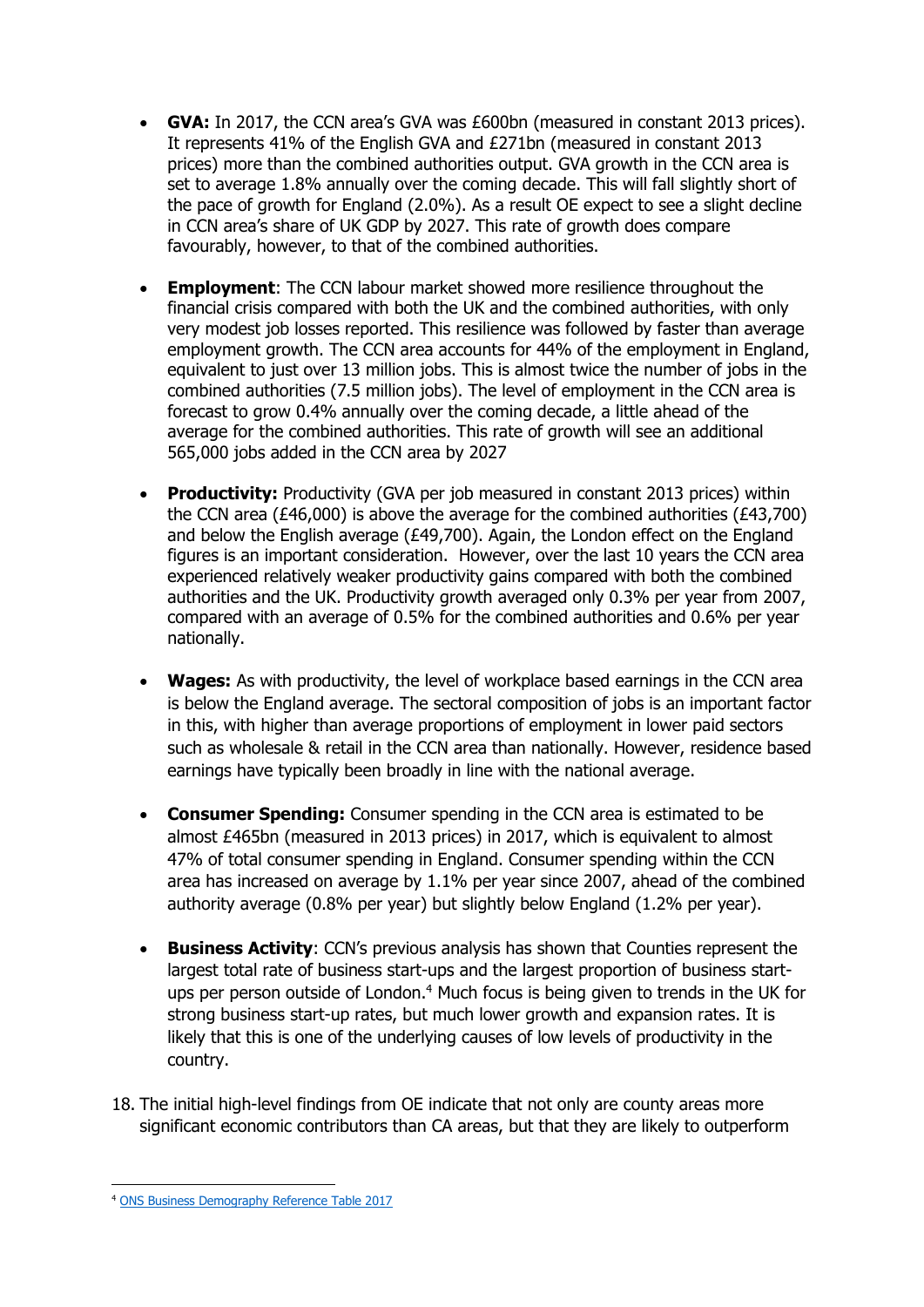CAs over the coming period. This demonstrates the importance of county economies to the industrial strategy if it is to achieve its objectives in a post-Brexit landscape.

- 19. However, beyond the positive headlines counties face some serious structural challenges around productivity, industrial make up, digital and transport infrastructure, skills and housing affordability. This is examined in further detail in the following sections.
- 20. Looking ahead, the full report by OE will provide much granular level detail on the makeup of county economies, there strengths, weakness, opportunities, including forecasts and modelling on the potential economic and public service reform impact of devolving new powers and funding to county areas. The full analysis will help shape the Industrial Strategy, and crucially, provide a better understanding of county economies. It will enable CCN to put forward further evidenced policy proposals which can best enable counties to support stable and sustainable national growth, and put in place locally tailored measures to embed economic inclusion.

#### **Productivity**

- 21. **Government have identified increasing productivity as a central economic policy**, this has been reiterated by the Chancellor, and through the Industrial Strategy Green Paper. Government have made clear that it is a priority to improve productivity, across regions and within particular sectors, to make the economy more resilient, to add substantial value and to increase living standards and cohesion.
- 22. Despite high levels of GVA many county economies suffer from relatively low productivity levels. The initial analysis by OE provided in Annex 1 shows that over the last 10 years CCN area has experienced relatively weaker productivity gains compared with both the combined authorities and England.
- 23. Within the CCN area, there is a more diverse geographic mix of counties recording below average productivity. Cornwall and Staffordshire are among the weakest performing counties in this regard, again in part reflecting the industrial structure of the local economies.
- 24. Surrey is estimated to have highest level of productivity, at £57,700 in 2017. This reflects the area's relatively large concentration of high value sectors, including professional services and information & communications, alongside a highly qualified workforce. This places the county significantly higher than England's average level of productivity (£49,700). Cheshire East follows close behind Surrey at £57,200, with other strong performing areas generally found in the south east of the country.
- 25. The forthcoming full analysis by OE will provide a more granular analysis in due course.
- 26. Given the size of county economies and the contribution they make to the national economy, compared to the low levels of productivity, there is substantial economic potential which could be gained from increasing productivity in counties. In fact, given the economic in-roads which have been made in the core cities, and the already high levels of productivity in London, it could be argued that the most substantial economic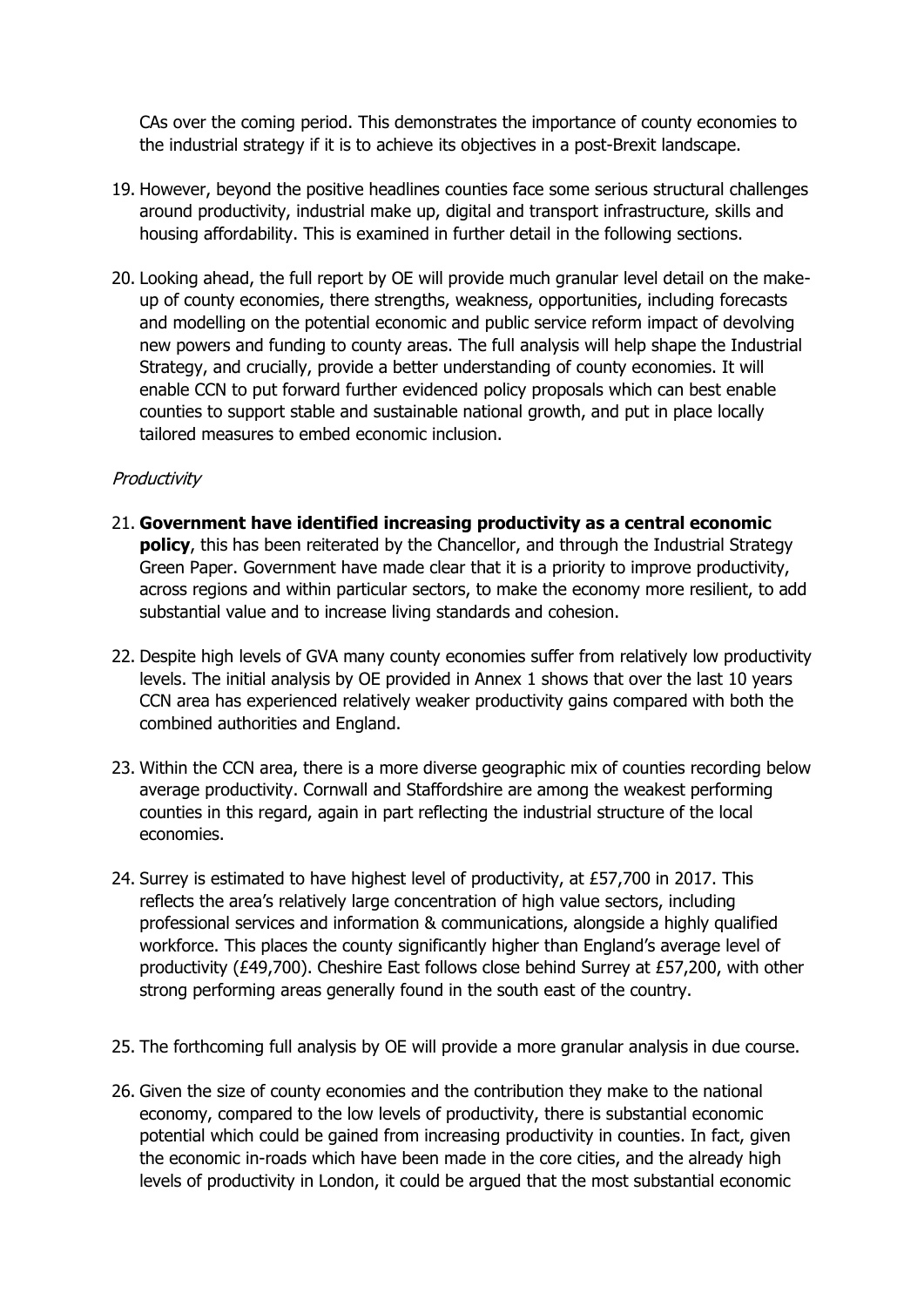potential is in county areas. At the very least economic growth and increased productivity should not be considered a zero-sum game between counties and city regions, and the symbiosis between urban and rural areas should be recognised.

- 27. Those counties which show levels of productivity which are above the UK 100 Index also show relatively high levels of skills, wages and high value industries. However, as can be seen in the *Skills* section of this paper these areas suffer from particularly deep skills gaps, and may be areas which have particular skills risks as we exit the European Union.
- 28. It is also clear that these areas face some of the most pressing challenges of underbounding, and housing and business premises affordability in the country. The case of under-bounding in Oxford and Oxfordshire for example is well researched<sup>5</sup> and this can create a drag on growth. The challenges of under bounding were also explore in a recent by Shared Intelligence into the creation of unitary local authorities in the 1990s and 2000s.<sup>6</sup>
- 29. In their recent report Localis identify high growth 'stifled' areas alongside those that are 'stuck', as priorities for the Industrial Strategy. They describe these 'stifled' areas as being 'fast growing, with associated growing pains, but are often stymied by their administrative boundaries. They need the power to grow.' CCN suggest that there will be a place for strategic planning, sub-national transport and growth agendas, and substantial devolution to ensure roads, transport and skills are fit for purpose (see below).

#### **Place-Based Devolution**

- 30. CCN strongly welcome The Secretary of State, Greg Clark MP's place based approach to the Industrial Strategy. Managing substantial devolved powers and tackling complex economic issues will require strong local leadership. We believe that there must be a strong place based approach to the Industrial Strategy, ensuring that sustainability and inclusive growth are embedded in all areas of the country, and nowhere is left behind.
- 31. Through a place-based approach, the Strategy is a crucial opportunity to **take forward the next stage of devolution**, and **to better enable investment in growth and infrastructure outside of the big city regions**. A crucial component of this will be the **transfer of powers and funding streams from Brussels to local areas**, rather than simply retaining these in Central Government.
- 32. We would note that while the Green Paper sets out some clear lines of argument in favour of decentralisation and empowering local areas, it is currently unclear how the Industrial Strategy will seek to support devolution in practice. Issues which have been identified by CCN including skills mismatches, infrastructure under investment, and a lack of response to locally driven growth plans are all identified in the Paper. However the solutions set out in the document seem to focus on organisation from the centre.

 $\overline{a}$ 

<sup>&</sup>lt;sup>5</sup> [RTPI Report on Oxford: July 2014](http://www.rtpi.org.uk/media/1049721/rtpi_research_report_oxford_brookes_and_ucl_full_report_6_july_2014.pdf)

<sup>6</sup> [http://www.countycouncilsnetwork.org.uk/news/2016/nov/ccn-sets-evidence-potential-local-government](http://www.countycouncilsnetwork.org.uk/news/2016/nov/ccn-sets-evidence-potential-local-government-reorganisation/)[reorganisation/](http://www.countycouncilsnetwork.org.uk/news/2016/nov/ccn-sets-evidence-potential-local-government-reorganisation/)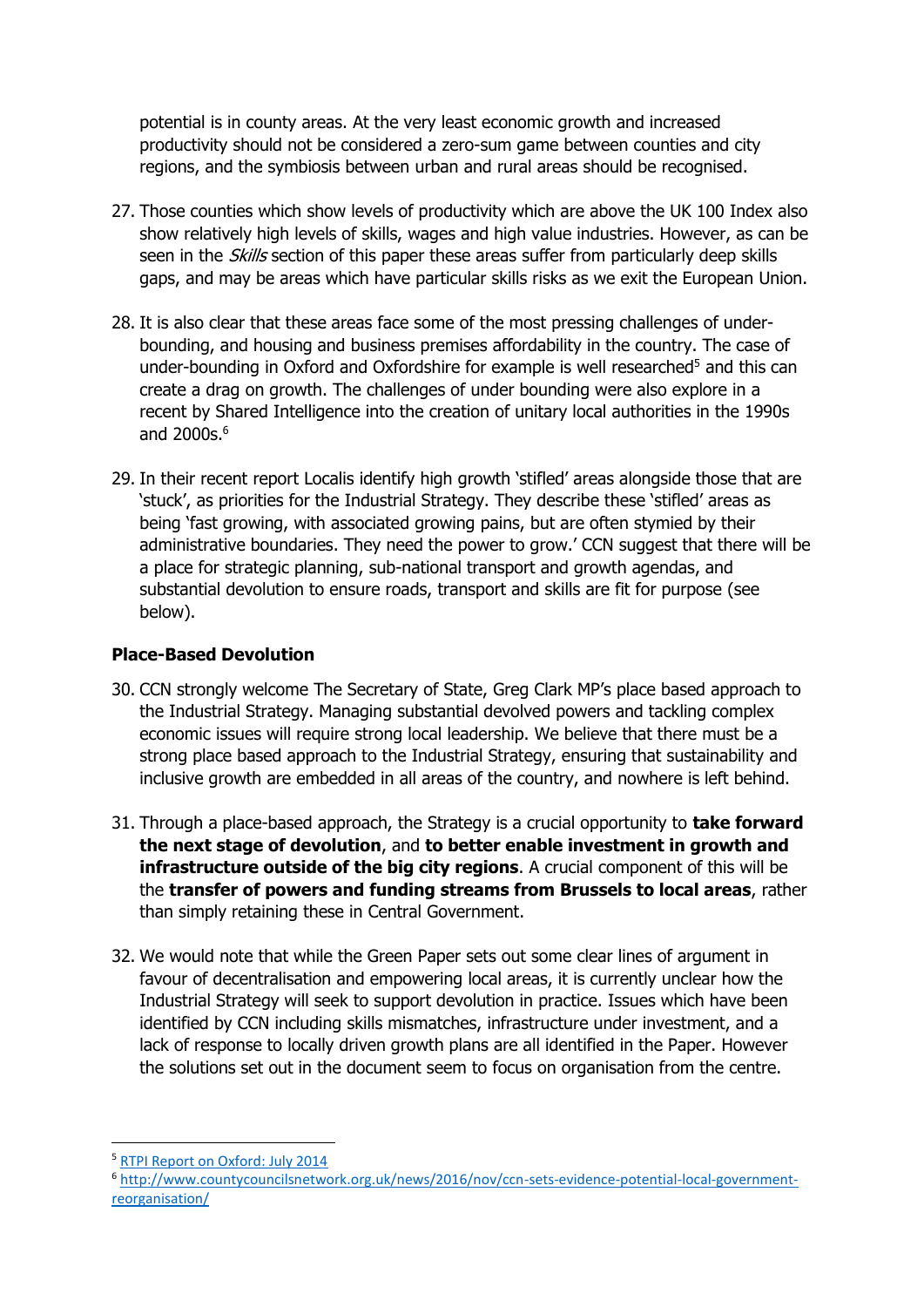- 33. The first stage of devolution has proved successful in engaging city regions and this is clearly reflected in this document. There are a number of references to supporting cities and consolidating the mayoral model for devolution, but no obvious references to devolution beyond cities in the Green Paper. Equally there is a recognition that supporting cities will play a key role in increasing national productivity and improving infrastructure. However there is little about counties' role, despite clear productivity, skills and infrastructure challenges, and substantial growth opportunities.
- 34. Building on the clear economic rationale for devolution in county regions, CCN members have the capacity, track record and ambition to lead a new phase of place-based devolution for all areas. But here, we suggest that building on the lessons from the first phase of devolution deals this industrial strategy can initiate a **new approach to devolution**.

#### A New Approach to Devolution

- 35. The first wave of English devolution was strongly welcomed by CCN and our members. At the early stages of the process CCN worked to organise and articulate counties' ambition and capacity for devolution. The voice of counties was heard through the symbolic change in the title of the Cities Devolution Bill to include a broader Local Government approach, and through the 22 of the original 34 devolution deal bids which came from counties.<sup>7</sup>
- 36. During the early stages of the devolution agenda CCN led work with IPPR to bring counties together to understand and develop approaches to devolution.<sup>8</sup> CCN also articulated the ambition and offer of counties across a suite of economic, fiscal and public service functions through our County Devolution Reports.<sup>9</sup>
- 37. At the beginning of this process it was clear county plans were making good progress, with anecdotal evidence that two-tier areas were working constructively towards devolution bids which would add value to their shared economies and communities. However subsequent decisions to amend the Devolution Bill to remove requirements for counties and districts to work together, and the addition of requirements for a metro mayor meant that only two county areas were able to agree deals, one of them without a mayor.
- 38. While we welcome the paradigm shift in the way Central Government works, and the hard work from Ministers to get devolution off the ground, the first wave of devolution can be characterised as deal making, political, and city focused.
- 39. It is clear that a more balanced approach to city and county devolution will be needed to support continued growth in counties. While London has seen a number of devolution deals agreed, on top or already substantial planning, transport and fiscal powers of the Mayor and all the major second tier cities have been awarded deals, the surrounding counties have not. Rather than this asymmetrical devolution approach we must ensure

 $\overline{\phantom{a}}$ 

<sup>7</sup> <https://www.gov.uk/government/news/landmark-devolution-bids-submitted-from-right-across-the-country>

<sup>8</sup> [Empowering Counties and Unlocking County Devolution: IPPR Report 2015](http://www.countycouncilsnetwork.org.uk/news/2015/nov/report-ippr-empowering-counties-unlocking-county-devolution-deals-ccn-response/)

<sup>9</sup> [County Devolution: CCN Report 2015](http://www.countycouncilsnetwork.org.uk/county-devolution)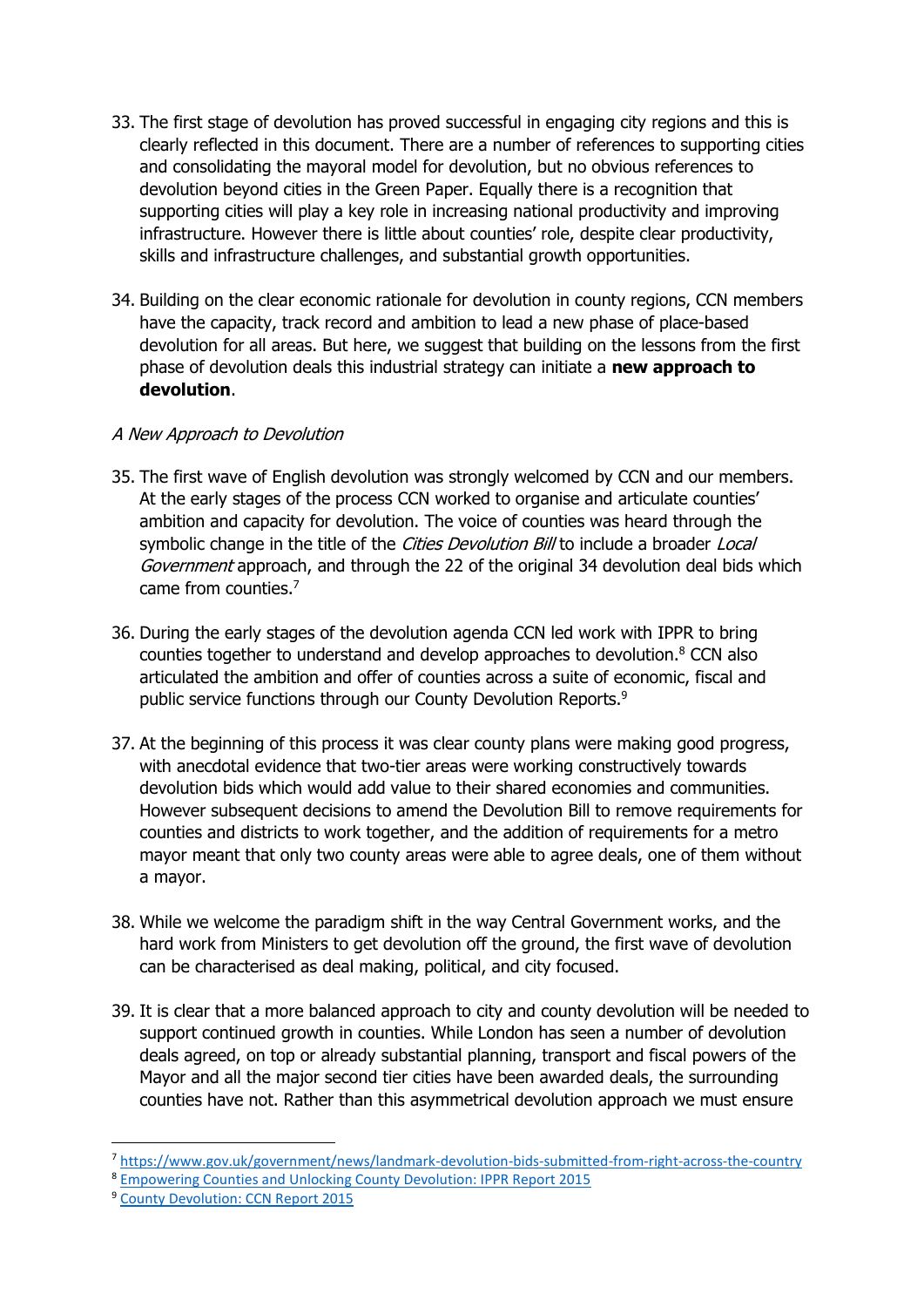that counties and cities can work together as strong and equal partners. There will be value in ensuring counties and cities can plan development and infrastructure together to manage growing populations and eke out the best value for both, rather than risk unplanned and potentially antagonistic city sprawl.

- 40. Now that the concept has been proved CCN strongly suggest that this procress is consolidated by a second phase of devolution which is accessible to rural and county economies and communities. This should be a bold agenda which brings together the numerous local growth and public service functions still held by Government and makes these available to devolve by default to all parts of the country. There is a risk that without this the perceived democratic deficit between counties and big cities will grow, and opportunities to fix structural weaknesses in the most substantial part of the English economy will be missed.
- 41. CCN suggest that now is that right time to move towards a devolution approach which speaks more directly to local and national partners' objectives. This should include measures which would best support sustainable economic growth, housing and inclusion. We believe that we now must move to the next phase of devolution, where a strategic suite of functions and budgets are made available to all areas. This is particularly important in the context of the EU exit, and the need to embed economic inclusion in all parts of the country.
- 42. The design and delivery of the new business rates system, the review of fair funding and the transfer of functions alongside the 'additional business rates quantum' will also be crucial to ensuring all areas have the ability to invest in local growth. As such the development of the business rates retention system will be of importance to the Industrial Strategy and wider devolution settlement for local areas. CCN is currently developing its response to the second phase consultation on business rates retention and undertaking modelling with Pixel Financial Management, both of which will be published following the county elections.
- 43. CCN have called for the transfer of a package of strategic growth functions and powers to all areas alongside business rates, to ensure that counties have the power to drive up growth alongside big city regions. This is crucial because growing social care pressures take up an increasing proportion of county council and county unitary budgets compared to other authority types, and yet funding levels will be partially based on business rate growth. There is a risk that unless the system is designed properly and funding placed on a fair foundation, some areas will be held back by their history, geography and demographics.
- 44. CCN hope that we can now build on the Green Paper, and wider Government policies such as Business Rates Retention, to develop a more ambitious and accessible approach to devolution and economic growth.

#### **Strong Institutions**

45. CCN recognise that substantial devolved powers and finance mechanisms will need strong and consolidated local leadership, and an ability to bring together fragmented partners across an area.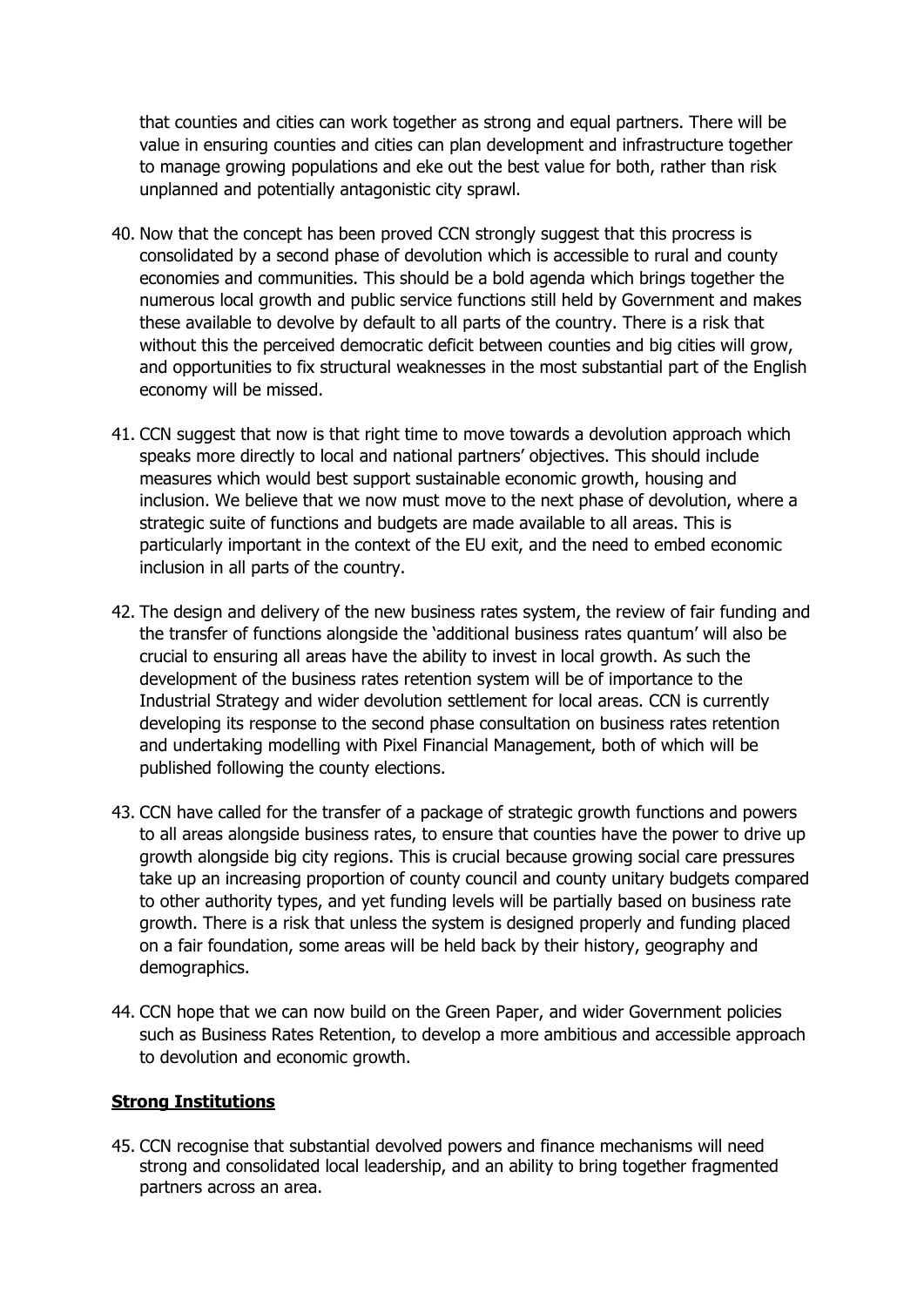- 46. In achieving this, a key theme of the Green Paper is creating the right institutions to support growth and inclusion. The Industrial Strategy Green Paper recognises the importance of 'creating the right institutions to bring together sectors and places', covering private, public and community institutions, and to make strategic connections between agendas and across an area.
- 47. In a similar vein, CCN also note that the Secretary of State for Communities and Local Government, Sajid Javid MP highlighted the challenges of fragmented local government at the last CCN Conference. The Secretary of State pointed to the difficulties in devolving to county areas due to fragmentation, but also the opportunities for devolution to overcome some of these challenges and find 'a mechanism for [partners] to work together, and to cooperate over the space they represent<sup>10</sup>, such as a Combined Authority or even unitary status.
- 48. Creating the right institutions, and ensuring we have a less fragmented approach to economic growth, has important implications in county areas. Equally, ensuring the right strategic and economic geography will be crucial to delivering a place-based approach to the industrial strategy.
- 49. While the mayoral model has worked in city regions the next phase of devolution should seek to work with the geographical, demographic and administrative structure of counties to find effective and pragmatic governance solutions between county, district and unitary partners. Devolution deals in counties have been different to city regions for a number of reasons. Two-tier county areas have multiple and sometimes competing power bases. Unlike city regions integration in counties does not only involve working between local authorities with the same powers, but both horizontal and vertical working.
- 50. **CCN believe that county authorities, working with their local partners, are best placed to provide provide strong, locally-led institutions at scale and across the most appropriate geographies for a placed-based industrial strategy**.
- 51. The importance of empowering placed-based leadership at scale across county geographies has recently been supported by Localis and IPPR, with the former concluding that a common-sense approach to devolution and local government would use the UK's county geography as a basic building block for devolution;

"Starting with the county geography arguably represents the most common-sense way to marry the principle of scale without wholesale change to established boundaries and working relationships".

52. The report puts forward alternative models, including a 'County reform' model which places county councils in two-tier areas as the legal body for devolved powers or consideration of new unitary structures. The report argues that in two-tier areas, a county council is a strategic-level body that covers a sizeable population, often with a

**<sup>.</sup>** <sup>10</sup> [Speech by Secretary of State to CCN Conference: Nov 2016](https://youtu.be/CcKWK07-XdI)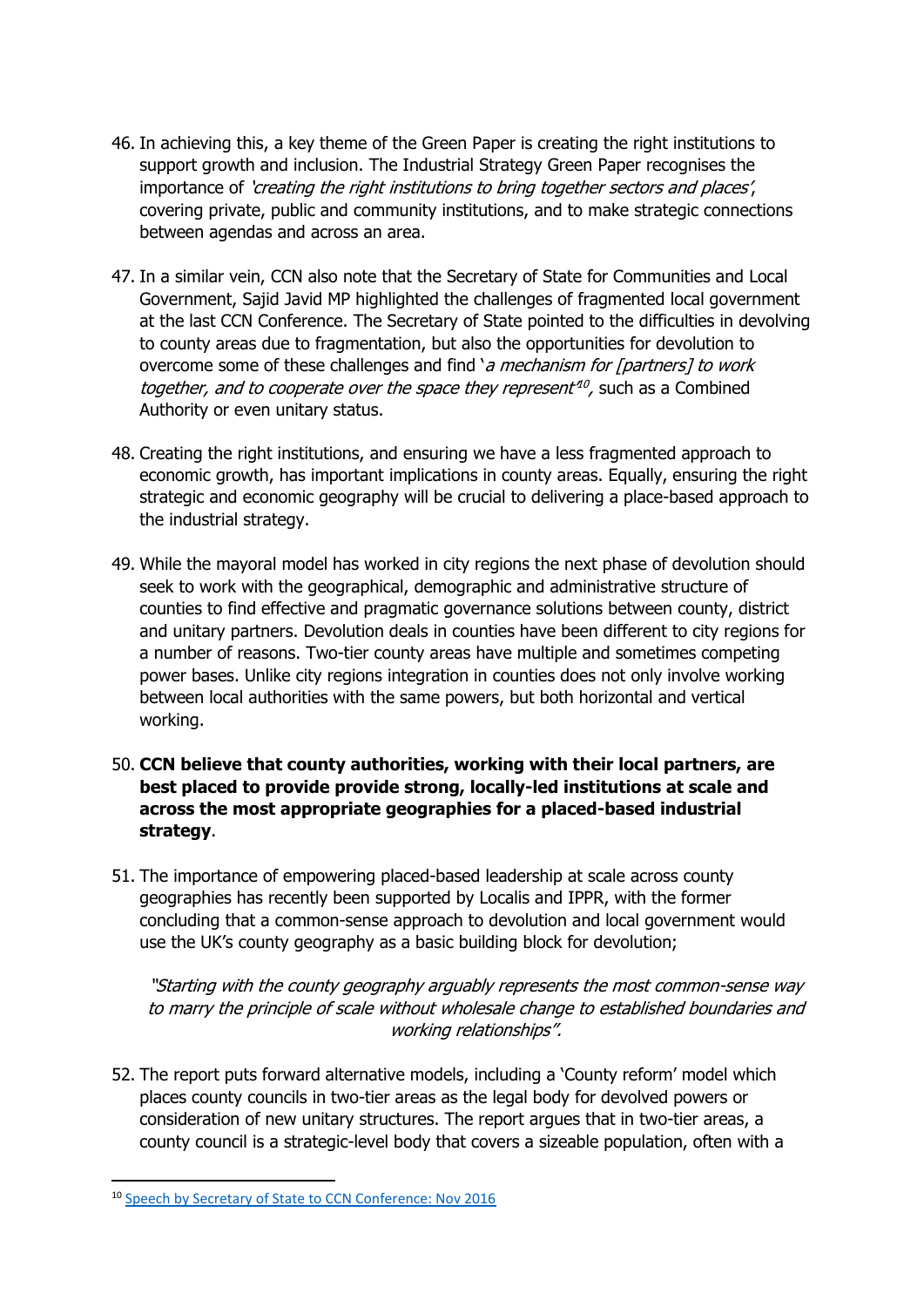degree of co-terminosity with other public services and therefore already fulfils some of the same criteria as a metropolitan combined authority.<sup>11</sup>

- 53. Equally, the recent *Localis* report '*The Making of an Industrial Strategy'* proposes that county geographies be the basis of devolved arrangements in county areas and that mayors may not be needed outside of big city regions.
- 54. Like IPPR, they suggest that devolved functions should be based on 46 strategic authority areas, broadly in line with county boundaries. A number of default powers should be devolved by default to the strategic level of governance in the locality; the county or county unitary authority.<sup>12</sup> For counties it is the county unitary authority or the county council, which covers the whole functional economic area, which have the capacity and track record to deliver, and have good links with LEPs, businesses, health partners and other key stakeholders. Alternatively this could also be a formal partnership of county council and district authorities.
- 55. These reports recognise that while partnership working with district and neighbouring councils is crucial, county councils and county unitary authorities present a practical solution to achieving strong institutional leadership, spanning the functional economic area, providing the basis for economies of scale and strong links to LEPs and businesses, and maximising the potential for co-terminosity. Counties have the capacity and track record of bringing sometimes disparate partners together to focus on priorities, and are directly responsible for delivering strategic growth services now.
- 56. In their report, IPPR concluded that the "geography of counties is recognised within the popular imagination and is also reflected in existing institutional arrangements in public services". They suggested that working at a county geography ensures coordination of strategic planning between urban and rural areas, with counties providing a geographic scale that is similar to that of other key strategic partnerships such as Local Enterprise Partnerships.
- 57. County authorities are already demonstrating their ability to act as the strong local and sub-regional institutions required to deliver a localised approach to economic development, providing the necessary scale, expertise and local leadership, while working closely with partners in formal and more informal partnerships.
- 58. For instance, Counties have been leading engagement with LEPs and the National Infrastructure Commission, and have been spearheading the development of Sub-National Transport Bodies (SNTBs) (i.e. Economic Heartland and Midlands Connect). The CCN Devolution Working Group has supported and shared information around SNTBs, and has engaged regularly with Government on the agenda.
- 59. In delivering a strong local institutions and devolution, it is important that potential wider reforms to local authority governance are considered. Government has set out that it is open to proposals for structural reform in two-tier areas, welcoming 'bottom up' proposals. This has resulted in proposals in places such as Dorset, Oxfordshire and Buckinghamshire, and wider discussions across the local government sector.

1

<sup>11</sup> <http://www.ippr.org/publications/rebooting-devolution>

<sup>&</sup>lt;sup>12</sup> [The Making of an Industrial Strategy: Report by Localis 2017](http://www.localis.org.uk/research/the-making-of-an-industrial-strategy/)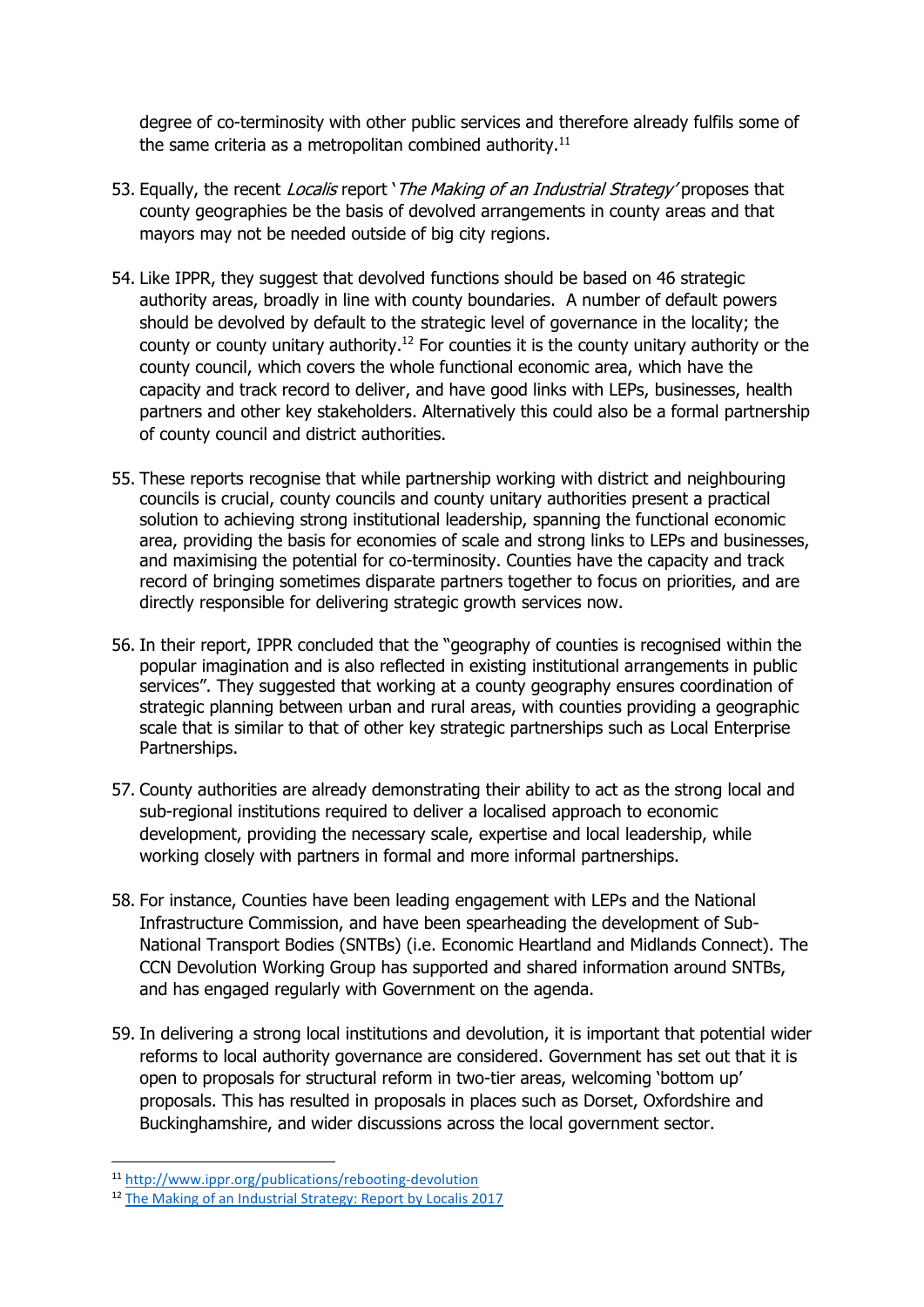60. CCN have provided clear evidence that in the development of future devolution and governance arrangements, it is essential to avoid further fragmentation of county geographies through reorganisation on a sub-county / district cluster basis. Reports by EY and Shared Intelligence provide important independent evidence in understanding the implications of reform and their impact on local government finance, economic growth and public service reform.<sup>13</sup> With EY analysing six different governance scenarios, these reports provide evidence on the economies of scale provided by county governance and the critical importance of county geographies in delivering a sustainable approach to any reforms.

### **Investment**

61. Alongside devolution, we believe that a bolder and more accessible approach to investment is needed, including a new, fairer approach to the distribution of infrastructure funds alongside wide-ranging reforms to the housing and planning system.

#### **Infrastructure**

- 62. The Green Paper rightly recognises that infrastructure in the UK is below the standard of many other developed counties, and that this is having a knock on impact on productivity and living standards. The causes for this are given as lack of long-term planning and budgeting, the complex planning system, and failure to align planning for infrastructure with planning for housing and industry.
- 63. CCN welcome measures by Government to give more surety and long-term planning to infrastructure pipelines and funding through National Infrastructure Commission and National Infrastructure Assessment. We also welcome recognition within the Green Paper that better alignment is needed between Central Government infrastructure investment with local growth priorities, stating that:

We will align the planning of infrastructure more effectively with local growth priorities to ensure more places benefit. Infrastructure decisions will be better matched with local economic plans to boost productivity locally and support places that have suffered historical underinvestment. We will create a stronger institutional framework to support this process for cities and regions across the country.

- 64. Government and the National Infrastructure Commission acknowledge that much of our future infrastructure funding must come from private investment, and if we are to meet our shared ambitions then counties must be provided strategic powers to work with business and raise infrastructure funds alongside cities.
- 65. The right infrastructure is a vital component of growth, productivity and inclusion. Yet research by CCN undertaken as part of this submission has shown that counties struggle that infrastructure funding is being disproportionately channelled to London and city regions. In addition to this city mayors are being given powers to work with business to raise infrastructure funds which are not being made available to most county areas.

**<sup>.</sup>** <sup>13</sup> [CCN sets out evidence on potential local government reorganisation: Nov 2016](http://www.countycouncilsnetwork.org.uk/news/2016/nov/ccn-sets-evidence-potential-local-government-reorganisation/)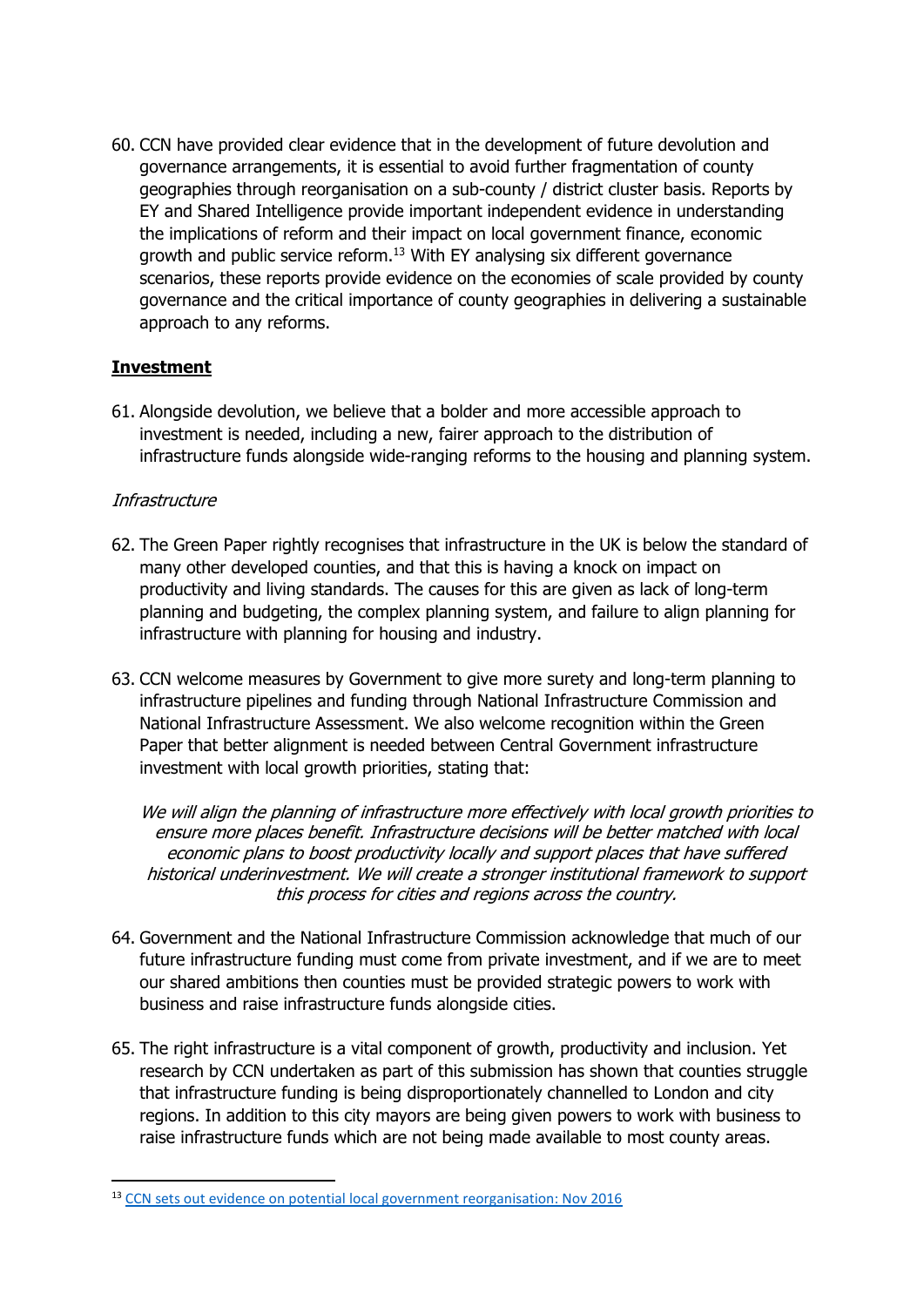- 66. Research by IPPR North has shown that infrastructure investment from Government has been largely directed to city regions, in particular London has seen disproportionate investment compared to counties and other parts of the country.<sup>14</sup> In addition London has used powers to raise CIL and Business Rate levies which are not available to most county areas.
- 67. CCN has undertaken an analysis of infrastructure investment and expenditure to further illustrate the disadvantage faced by county areas.
- 68. When looking at the distribution of Governmental infrastructure funding, through the National Infrastructure and Construction Pipeline, CCN found that while Greater London covers less than 5% of the nation's road network it received over 55% of identifiable funds. This sees London receive almost  $4\frac{1}{2}$  times more funding per person than any other part of the country.<sup>15</sup>
- 69. When considering local authority spend there has been a significant and worrying trend in counties – between 2010/11 and 2015/16 CCN members have seen a 58% reduction in maintenance and transport budgets. Metropolitan areas have seen much smaller decreases over the same period at just over 22%. Bucking the national trend Greater London is the only area which has managed in increase its expenditure on maintenance and transport. The benefits to London are demonstrable. For example the only area that has seen bus usage increase rather than decline in recent years.
- 70. We will be undertaking further research into the causes of this, but it is likely that this is in part due to the fact that social care cost pressures are increasing at the fastest rate in counties, and these take up a more significant proportion of county budgets than other authority types. This is borne out by the fact that it is county councils in two-tier areas that have seen the most significant decrease in maintenance and transport budgets.
- 71. In terms of local authorities capital expenditure on transport and connectivity infrastructure there is a more optimistic national picture, with all authority types increasing their budget. The NAO have however recently warned that the risk of borrowing on diminishing revenue budgets must be considered, and that some authority types will find this more challenging than others.<sup>16</sup>
- 72. CCN members have seen lower levels of budget increase than the metropolitan boroughs and non-CCN unitary authorities. But within the CCN membership county unitary authorities have actually been able to increase their budgets by the highest proportion of any authority type at 60%. Both London Boroughs and the GLA have seen decreases in budget, with the GLA seeing an almost 40% reduction.<sup>17</sup> This may be explained by the magnitude of Central Government investment in the capital, and significant funds raised through mayoral levies such as Community Infrastructure Levy and Business Rates Levies.

 $\overline{\phantom{a}}$ 

<sup>14</sup> http://www.ippr.org/news-and-media/press-releases/transport-secretary-urged-to-close-1-600-per-personlondon-north-spending-gap

<sup>15</sup> [National Infrastructure and Construction Pipeline 2016](https://www.gov.uk/government/publications/national-infrastructure-and-construction-pipeline-2016)

<sup>16</sup> [Financial Stability of Local Authorities: NAO Report 2016](https://www.nao.org.uk/report/financial-sustainability-of-local-authorities-capital-expenditure-and-resourcing/)

<sup>17</sup> [Local Authority Capital Expenditure Receipts](https://www.gov.uk/government/collections/local-authority-capital-expenditure-receipts-and-financing)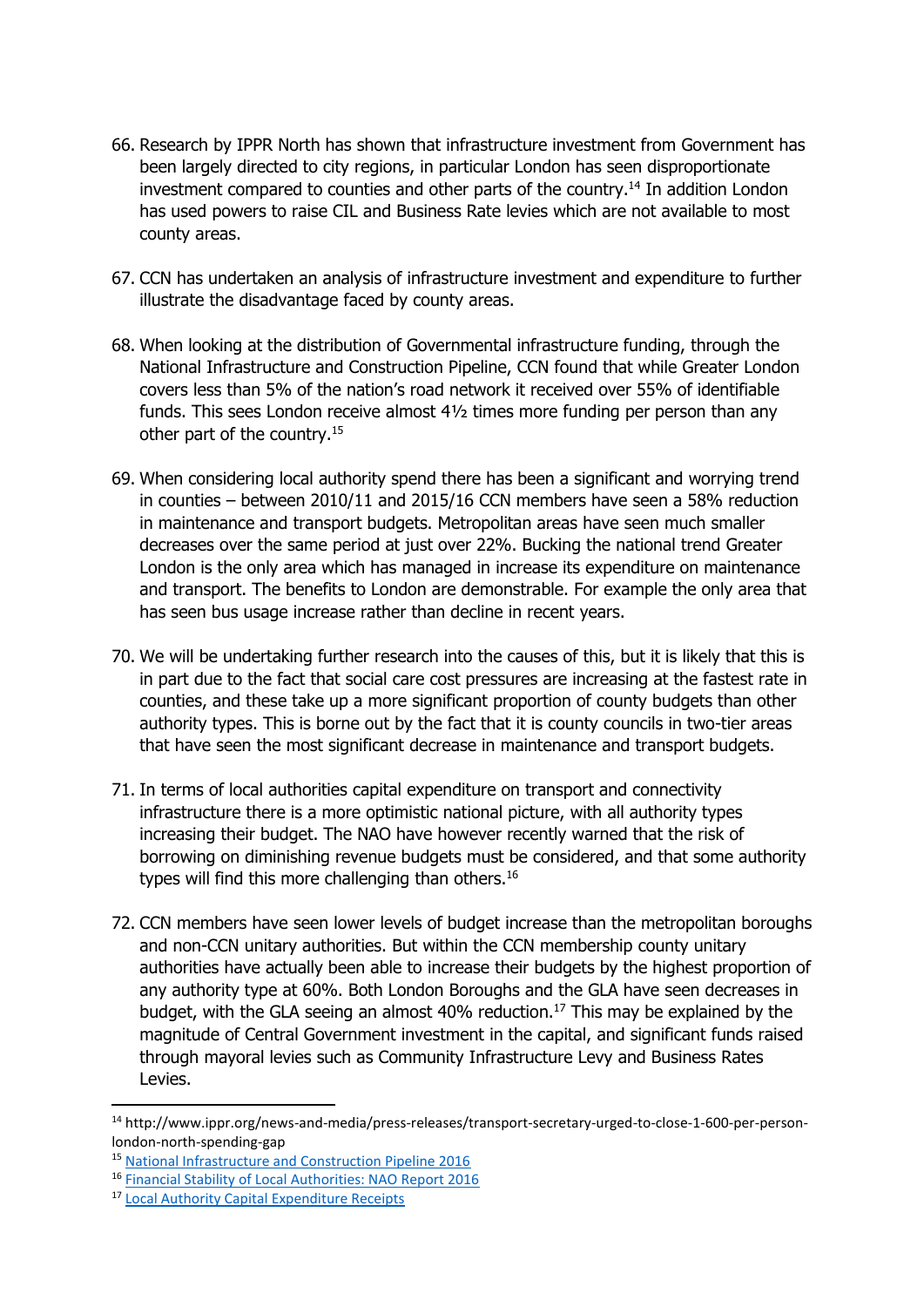- 73. The City-focus devolution process and additional revenue raising powers handed to Metro-Mayors are also set to further increase the gap in infrastructure investment between city and county areas.
- 74. Metro Mayors and city regions have been guaranteed almost £5bn in infrastructure funding via devolution deals over coming decades.<sup>18</sup> The magnitude and the long-term surety of these investment funds are again a significant advantage for the big cities. There is also concern that with the devolution of these funds to cities and continued Government austerity there will be a diminishing pot for any future devolution and investment in county areas.
- 75. Moreover, Metro Mayors will be handed a suite of capital raising powers, which they will be able to use in dialogue with local business to invest in sustainable growth, regeneration and housing. CCN have calculated that from one such power, the 2p levy on business rates, the new Metro Mayors will be able to raise almost £64m in their first year in post. This is a significant advantage for these areas, which is not being extended to counties primarily due to the Government pre-requisite for new mayoral and combined authority structures.
- 76. Alongside a disproportionate allocations of funds and powers to investment infrastructure, the infrastructure funding landscape is both complex and impenetrable.
- 77. The approach which sees local areas bidding for numerous pots of money has meant much time spent on process and a lack of certainty for private investors. CCN believe we should build on the devolution agenda to consolidate infrastructure funding and devolve a substantial growth pot to each area. We should also ensure that county areas are provided the means to work with their businesses to raise infrastructure funding in the way the big cities are.
- 78. CCN would suggest that we have come to the end of the utility of 'bidding' for government funding, which takes a lot of time and effort, provides no assurances for business and can be opaque and hard to understand. Looking back at 'No Stone' Unturned<sup>49</sup>, recent analysis by the LGA and Shared Intelligence<sup>20</sup>, and looking forward at the need to find a new mechanism to replace European Structural Funds, we would suggest that there is a real imperative for devolution and infrastructure funding with no strings attached. We would endorse a simple formula for one growth (investment) pot to be devolved to strategic authorities to support sustainable growth in all parts of the country.

#### **Housing & Planning**

 $\overline{\phantom{a}}$ 

79. The Green Paper rightly acknowledges that growth and productivity issues are being caused in part by 'a complex planning system, and failure to align planning for infrastructure with planning for housing and industry'. The Green Paper notes that 'Local authorities can help to coordinate the different things that local industries need to thrive,

<sup>18</sup> <https://www.gov.uk/government/policies/city-deals-and-growth-deals>

<sup>19</sup> [No Stone Unturned: Report by Lord Heseltine, 2012](https://www.gov.uk/government/publications/no-stone-unturned-in-pursuit-of-growth)

<sup>&</sup>lt;sup>20</sup> [Fragmented Funding for Local Growth: Report by Shared Intelligence, Jan 2017.](http://www.sharedintelligence.net/uncategorised/fragmented-funding-for-local-growth-201617/)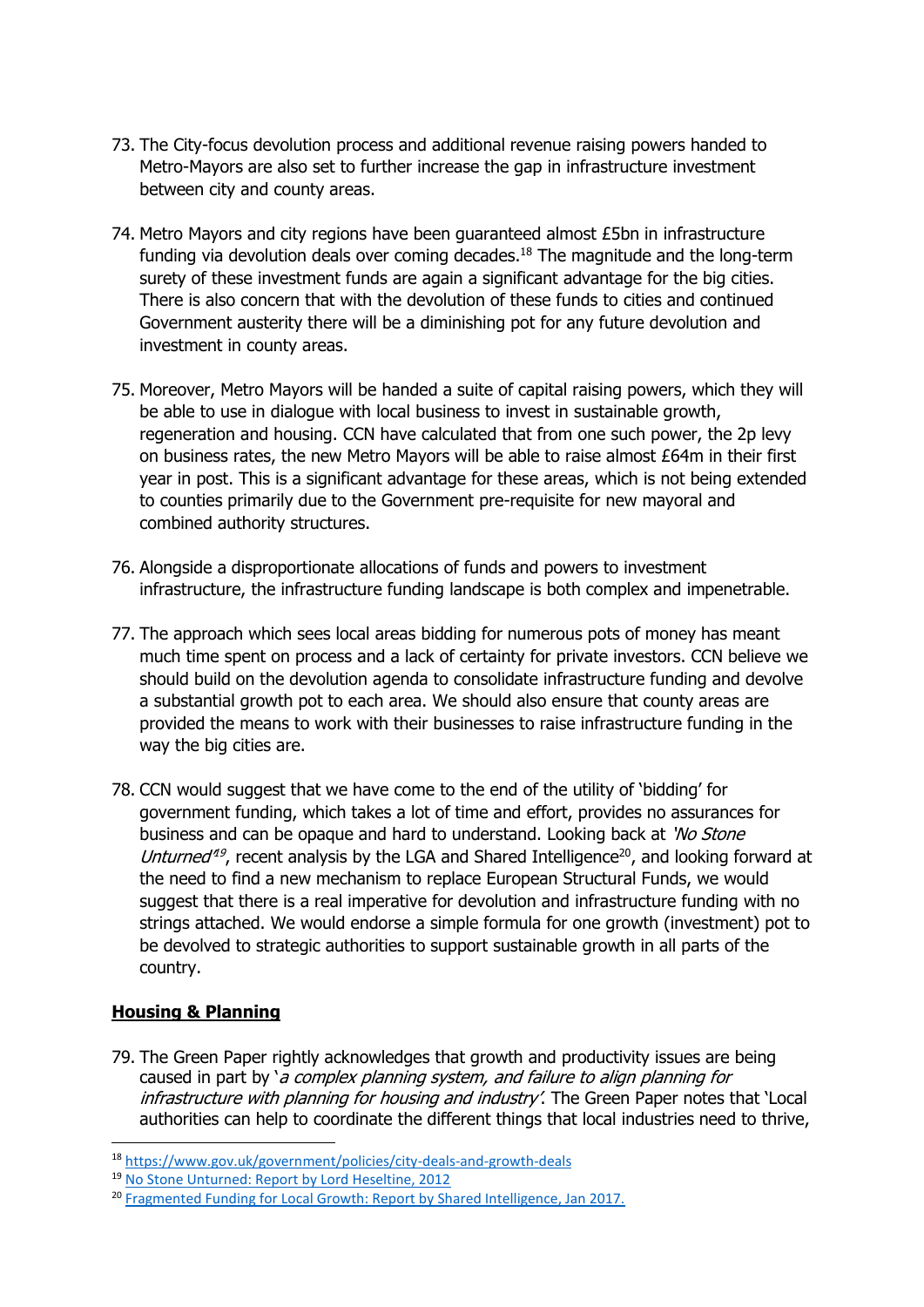from planning decisions, transport and skills to investments in culture and the quality of life'.

- 80. This mirrors findings from the Local Plans Expert Group which noted that the call to facilitate strategic planning was one of the most frequent points made by public and private sector respondents to their consultation. They concluded that 'joint working needs to be actively facilitated if housing needs are to be effectively addressed' and that 'some issues of agreeing the distribution of housing needs may prove intractable without a wider plan'. Additionally the National Infrastructure Commission has picked up on strategic planning as key to growth, stating that a priority for the Oxfordshire – Cambridgeshire corridor should prioritise a 'joined-up plan for housing, jobs and infrastructure across the corridor'.<sup>21</sup>
- 81. Again, when considering this as part of the industrial strategy, there are particular connotations in county areas.
- 82. It is important to note that counties cover the vast majority (86%) of the landmass of England, and have far lower population density that other types of authority.<sup>22</sup> Over half (53%) of national housing development in 2014 took place in CCN authority areas, $23$  yet the areas of highest demand and lowest affordability for housing and business premises outside of London remain counties.<sup>24</sup>
- 83. CCN have highlighted the fragmented nature of planning in two-tier counties. This sees local plans being set at the individual district level, covering a small geographical area and population. Additionally each district will set CIL requirements, yet the county council is responsible for planning and delivering the infrastructure needed to support housing, services and economic growth. There is no formal mechanism which requires these partners to work together, aside from the Duty to Cooperate, which has seen little effect.
- 84. CCN welcome the Government's renewed focus on housing delivery and affordability, and the emphasis on both scaling up planning areas and integrating planning, infrastructure and growth agendas. We wish to ensure that the opportunity presented by this political capital, the Housing White Paper and future legislation is taken to **place planning on a truly strategic basis** and ensure arrangements are **as effective as possible**.
- 85. Areas such as Greater Manchester are now working towards strategic spatial plans covering the shared geography of their member authorities. CCN believe that strategic planning may be even more important in county areas, where there are serious issues of under-bounding and managing the impacts of growth in some areas, and the need for a joined up approach to development and infrastructure to stimulate growth in others.
- 86. Arrangements should seek to deepen working between counties and districts, and other key partners such as LEPs and CCGs. The preference should be towards transparency and simplicity, and any further complication of the system should be avoided. CCN suggest that there should be a strong and formal role for the county council in planning

1

<sup>&</sup>lt;sup>21</sup> New East-[West transport links could provide a once in a generation opportunity for 'Britain's Silicon Valley'](https://www.gov.uk/government/news/new-east-west-transport-links-could-provide-a-once-in-a-generation-opportunity-for-britains-silicon-valley-armitt) -[November 2016](https://www.gov.uk/government/news/new-east-west-transport-links-could-provide-a-once-in-a-generation-opportunity-for-britains-silicon-valley-armitt)

<sup>&</sup>lt;sup>22</sup> [Population density, persons per hectare, NOMIS, 2013](https://www.nomisweb.co.uk/census/2011/qs102ew)

<sup>&</sup>lt;sup>23</sup> [English Housing Survey, DCLG, February 2015](https://www.gov.uk/government/statistics/english-housing-survey-2014-to-2015-headline-report)

<sup>24</sup> [ONS Housing Affordability in England and Wales 1997-2016](https://www.ons.gov.uk/peoplepopulationandcommunity/housing/bulletins/housingaffordabilityinenglandandwales/1997to2016)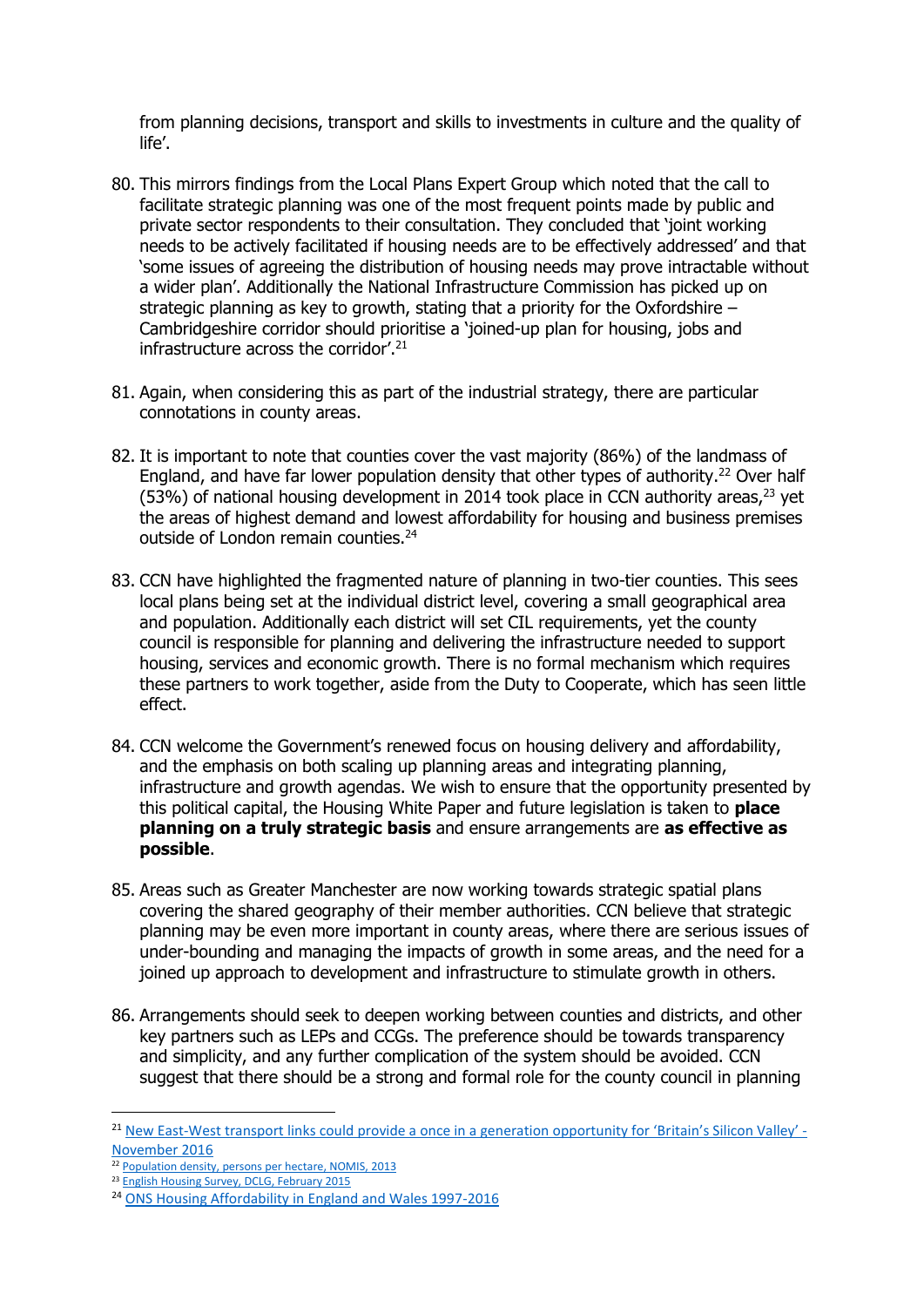arrangements, to ensure that economic growth and infrastructure considerations across the broader area are built in from the outset. The development of the Statement of Common Ground to include these requirements could help place planning on a more strategic footing in counties.

87. CCN are in the process of developing further evidence and solutions regarding strategic planning, housing and growth which we will be submitting to the Housing White Paper consultation. We hope to work closely with DCLG and BEIS to develop ideas as a key partners in strategic planning going forward.

#### **Economic & Social Inclusion**

- 88. Aside from the economic case for county devolution and a strong role for counties in the Industrial Strategy, there is a crucial social and democratic case. While deprivation is prevalent in areas surrounding big cities we also know that some of the most deprived wards in the country are in counties.<sup>25</sup> Lower levels of productivity in counties will also have a significant impact on living standards, and research by CCN has found indications of low levels of 'social mobility' in counties compared to cities – this is particularly apparent when looking at education and employment outcomes for children eligible for free school meals.<sup>26</sup>
- 89. County economies and communities face particular geographical and demographic challenges. For example sparsity poses particular risks for social and economic exclusion, for public transport, infrastructure and road maintenance. Beyond physical infrastructure many county and rural areas also have less access to digital connectivity.<sup>27</sup> Larger and faster growing older populations mean that county areas are increasingly having to prioritise spend for social care, leaving less resource to invest in growth and regeneration. Aging populations will also have an impact on the labour resource of counties, compared to cities who generally have good inward migration of younger workers.
- 90. It is also interesting to note that while the big cities saw higher proportions of votes to remain in the European Union the counties and rural areas saw larger proportions vote to leave. Indeed some of the most consolidated leave votes were to be found in county and coastal areas. There has been much debate preceding and following the European Union referendum about economic inclusion, and the perception that not all areas and communities have benefited from the nation's economic success. In the Industrial Strategy Green Paper the Prime Minister's forward states:

Last summer's referendum was not simply a vote to leave the European Union, it was an instruction to the Government to change the way our country works – and the people for whom it works – forever.

91. The development of the Industrial Strategy and a new ambitious phase of the devolution agenda presents the opportunity to enable decisions to be taken closer to the people that they effect, and re-engage people in politics. Devolution also allows for locally

 $\overline{\phantom{a}}$ 

<sup>&</sup>lt;sup>25</sup> [English Indices of Deprivation: 2015](https://www.gov.uk/government/statistics/english-indices-of-deprivation-2015)

<sup>26</sup> [Widening participation in higher education: 2016](https://www.gov.uk/government/statistics/widening-participation-in-higher-education-2016)

<sup>27</sup> [Connected Nations: Ofcom Report 2016](https://www.ofcom.org.uk/research-and-data/infrastructure-research/connected-nations-2016/downloads)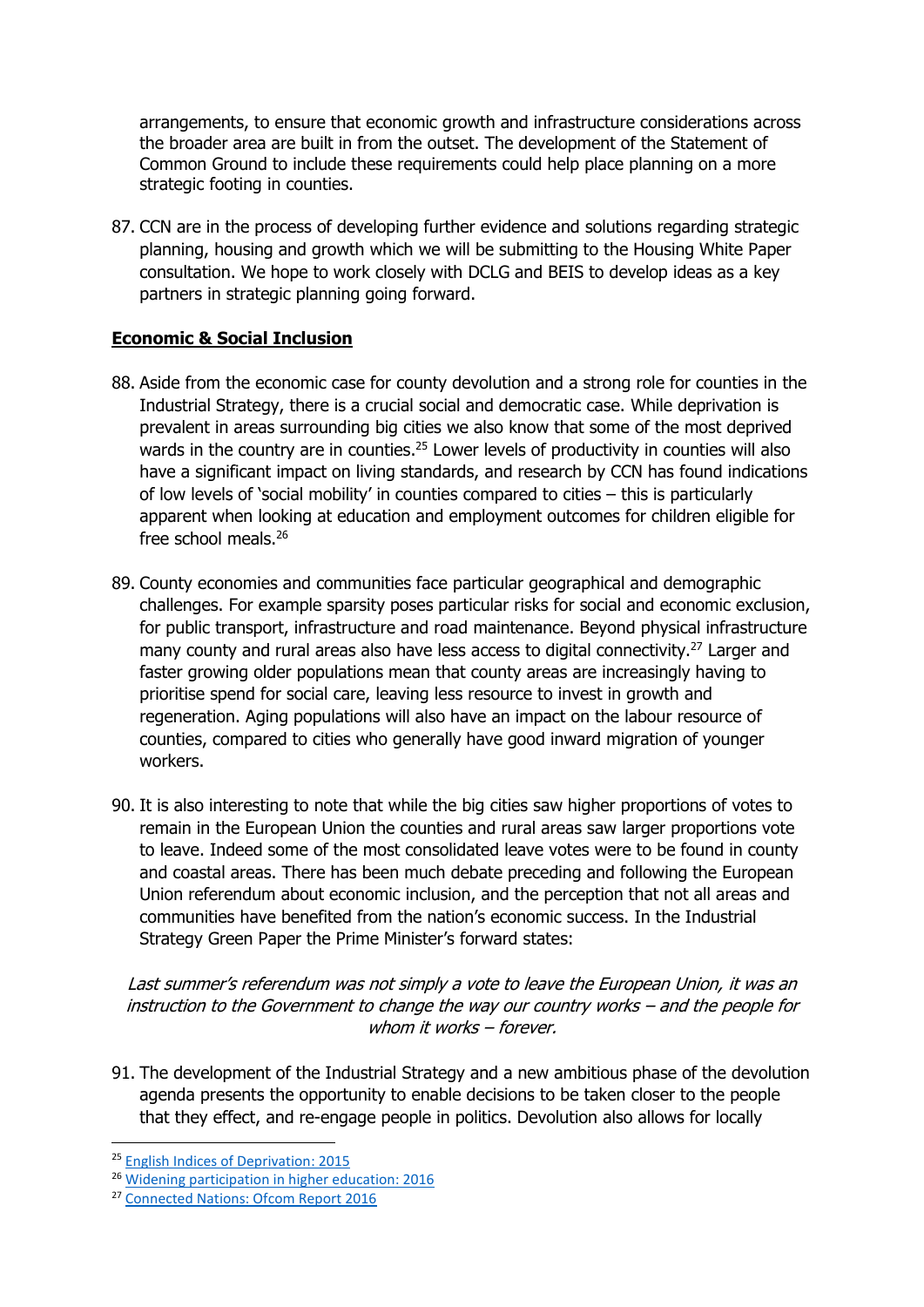tailored solutions to address specific issues such as economic inclusion, which lay under the surface and which cannot be addressed by blanket government policy. A bolder and more accessible approach to devolution and infrastructure investment will also allow sustainable growth to be embedded in all parts of the country, and help alleviate structural weaknesses such as low productivity levels.

- 92. Recent months have seen intense debate in Parliament around the representation of rural areas and fair funding for counties. There is likely to be on-going concern if the Industrial Strategy and the devolution agenda only addresses city concerns, channels larger proportions of funding to big cities and only seeks to address the feeling of political disengagement in these areas.
- 93. There is a risk that without a clear and substantial role for counties through the Industrial Strategy the perceived democratic deficit between counties and big cities could grow, and opportunities to fix structural weaknesses in the most substantial part of the English economy will be missed.

#### Skills & Employment

**.** 

- 94. If the Industrial Strategy is to achieve inclusive growth and address underlying issues associated with the vote to leave the EU, it must focus on skills and employment in county areas, ensuring well paid, highly skilled employment opportunities so no area is left behind. Workplace wages in counties are significantly lower than the national average, while CCN analysis has also demonstrated that all counties across the country suffer from significant skills gaps and misalignments.
- 95. While low productivity levels are apparent in most counties, there are more specific areas where there are additional embedded issues of low average skills levels and corresponding low wages and low value industry. Counties in the north, midlands, east, and west in particular show lower proportions of level 2, 3 and 4 qualifications, compared to the national average.<sup>28</sup> CCN's work with OE will undertake further analysis of 'economic inclusion' in county areas and the skills misalignment in county areas, as set out in Annex 1.
- 96. CCN analysis has also demonstrated that all counties across the country suffer from significant skills gaps and misalignments. The breadth, depth and structure of skills misalignments across counties is similar to that in English city and metropolitan areas. It has been argued that this endemic issue is due to the centralisation and fragmentation of skills agendas, and the lack of links between business and education and skills providers, and the irresponsiveness of the current system in linking skills provision to current and future labour market realities.
- 97. Given the fact that these skills misalignments are so pervasive, and that half of the population who reside in counties are affected as much as those in cities, we must ensure that the devolution of skills functions and budgets includes all areas of the country. This is going to be particularly important given the context of the exit from the European Union, where we will need to ensure stability for the economy and a ready

<sup>&</sup>lt;sup>28</sup> [Qualifications and Students, local authorities in England and Wales: Census 2011](https://www.google.co.uk/url?sa=t&rct=j&q=&esrc=s&source=web&cd=1&ved=0ahUKEwjW8cTSr7DTAhViIMAKHc8bC_UQFggkMAA&url=https%3A%2F%2Fwww.ons.gov.uk%2Ffile%3Furi%3D%2Fpeoplepopulationandcommunity%2Fpopulationandmigration%2Fpopulationestimates%2Fdatasets%2F2011censuskeystatisticsforlocalauthoritiesinenglandandwales%2Fr21ewrttableks501ewladv1_tcm77-290734.xls&usg=AFQjCNHHdSJfNHulYGTX4ggZOV5G9iTdvQ&cad=rja)